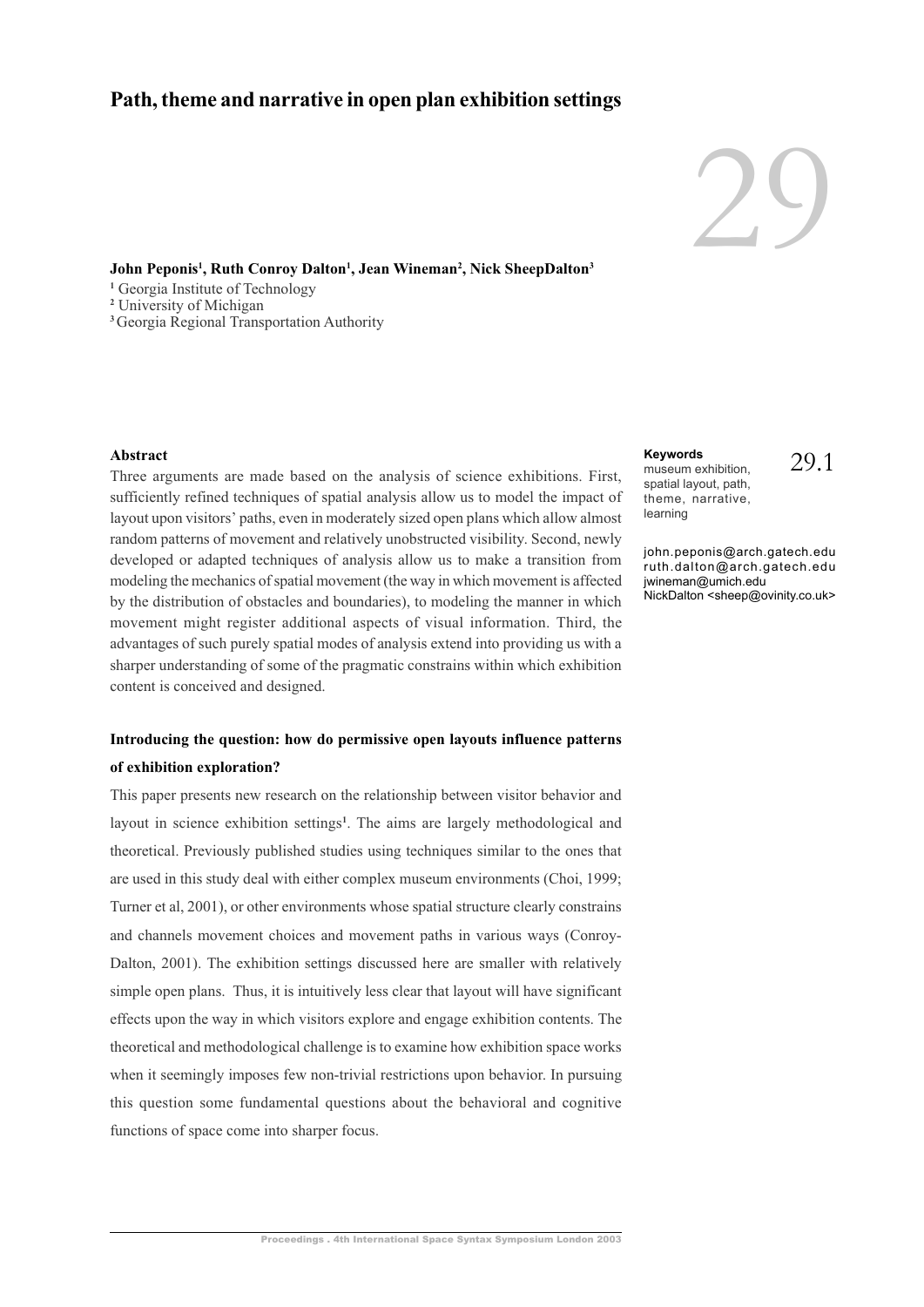The analysis deals with two traveling science exhibitions, each in two different settings (Figure 1). Both were created by the same organization, the Carnegie Science Center. "ZAP surgery" presented new technologies for medical operations. "Robotics", introduced the principles that govern robotic design and function. The first was studied at The Great Lakes Science Center, Cleveland, and at the Carnegie Science Center, Pittsburgh. The second was studied at The Tech museum in San Jose and at the Great Lakes Science Center, Cleveland. All studies were completed in academic year 2000-2001. In both instances, almost all individual exhibits were interactive, with the exception of a small number that consisted in video presentations or in visual information only. Also, individual exhibits were designed to provide a self contained amount of information, but also classified according to conceptual themes. For example, in the ZAP exhibition displays were visually and spatially coordinated according to the following themes: gamma rays, laser beams, cryosurgery, endoscopy and ultra sound. In the case of Robotics, the presentation of displays referred to aspects of acting, sensing, areas of application, demonstration of use, and exhibits aimed at "junior" visitors. The conceptual themes were made more evident visually in the ZAP exhibition, based on the use of color both on individual exhibits and on the background to the corresponding zones of the exhibition. In the case of Robotics, conceptual themes were less strongly suggested, either by spatial zoning, or through visual design. In both instances, however, the classification of individual exhibits by a smaller set of themes was objectively documented in the literature accompanying the exhibitions, whether in printed catalogues, or in the corresponding web-pages.



**Figure 1: Diagrammatic plans two science exhibitions in different settings**

The exhibition settings under study were simple open plans as shown in Figure 1. Many individual exhibits, or small groups of individual exhibits were free standing, whether suggesting a peripheral approach, from all sides, or a directional approach, with a clear distinction between front, back and lateral views. Other exhibits are located against the perimeter boundary, or against structural elements. The temporary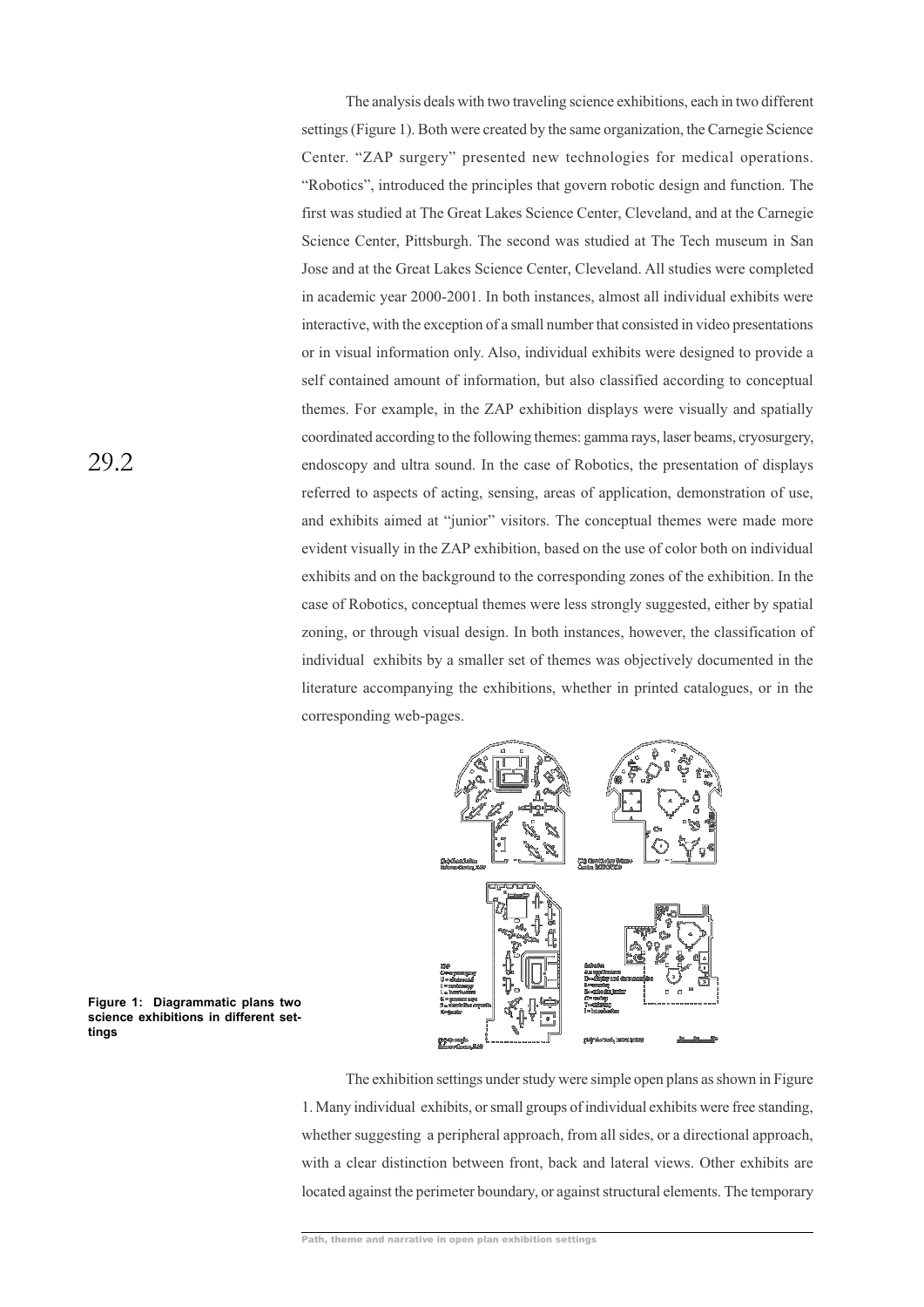exhibition area itself varied from the relatively compact and clearly bounded shape of the Great Lakes Science Center, to the more elongated shape of the Carnegie Center, or the more compact but weakly bounded space at The Tech. The few large individual exhibits, such as the ZAP Cam Simulation Capsule in the ZAP exhibition, or the Basketball Robot Arm in the Robotics exhibition, tend to be so located against the area boundary as to divide space while at the same time acting as focal points of visual attention. There is ample cross visibility between individual exhibits. The arrangement allows a plethora of alternative exploration paths, as there are relatively few impediments to movement. In short, the arrangements under study are not overly didactic, either in the sense of imposing a deliberate sequence to the pattern of exploration, or in the sense of framing successive visual fields to control visual groupings and cross comparisons.

From the point of view of layout, the exhibition settings under study imply a mode of discourse where units of knowledge (the units corresponding to individual exhibit elements) are relatively self-contained and where the overall message arises from the quasi-random accumulation of such units. The visitor is left with the task of re-constructing the exhibition narrative; understanding the layout itself appears to be no challenge. As used here, the term "narrative" refers to the manner in which the contents of individual exhibits can be conceptually related. For example some displays suggest that robot design involves the combination of many simple joints such that complex movements can result from the combination of simpler motions; other displays suggest that movements of the hand can be translated into mechanical movements through simple devices; a third group of displays suggests that information of some sort must be coded and translated in such a way as to cause various motions; a fourth group suggests that sensors can be used to receive information about changes in the environment. Putting such ideas together, the visitor can think of robots as mechanisms capable of not only transferring movement but also of receiving coded instructions for movement, or of processing environmental information in order to produce such instructions. The word "narrative", therefore, refers to the arrangement of information in logical sequence in a manner that yields more complex insights. In many exhibitions, the sequence in which information is to be received is largely dictated by the layout. In the exhibitions under study, this was not the case.

About one hundred visitors were unobtrusively tracked in each setting and their paths recorded on diagrammatic plans. When a visitor path came sufficiently close to an individual exhibit, such that full awareness of the visual contents of the individual exhibit was possible, a contact was said to be created. When a visitor stopped at an individual exhibit, whether to physically interact with it or to study its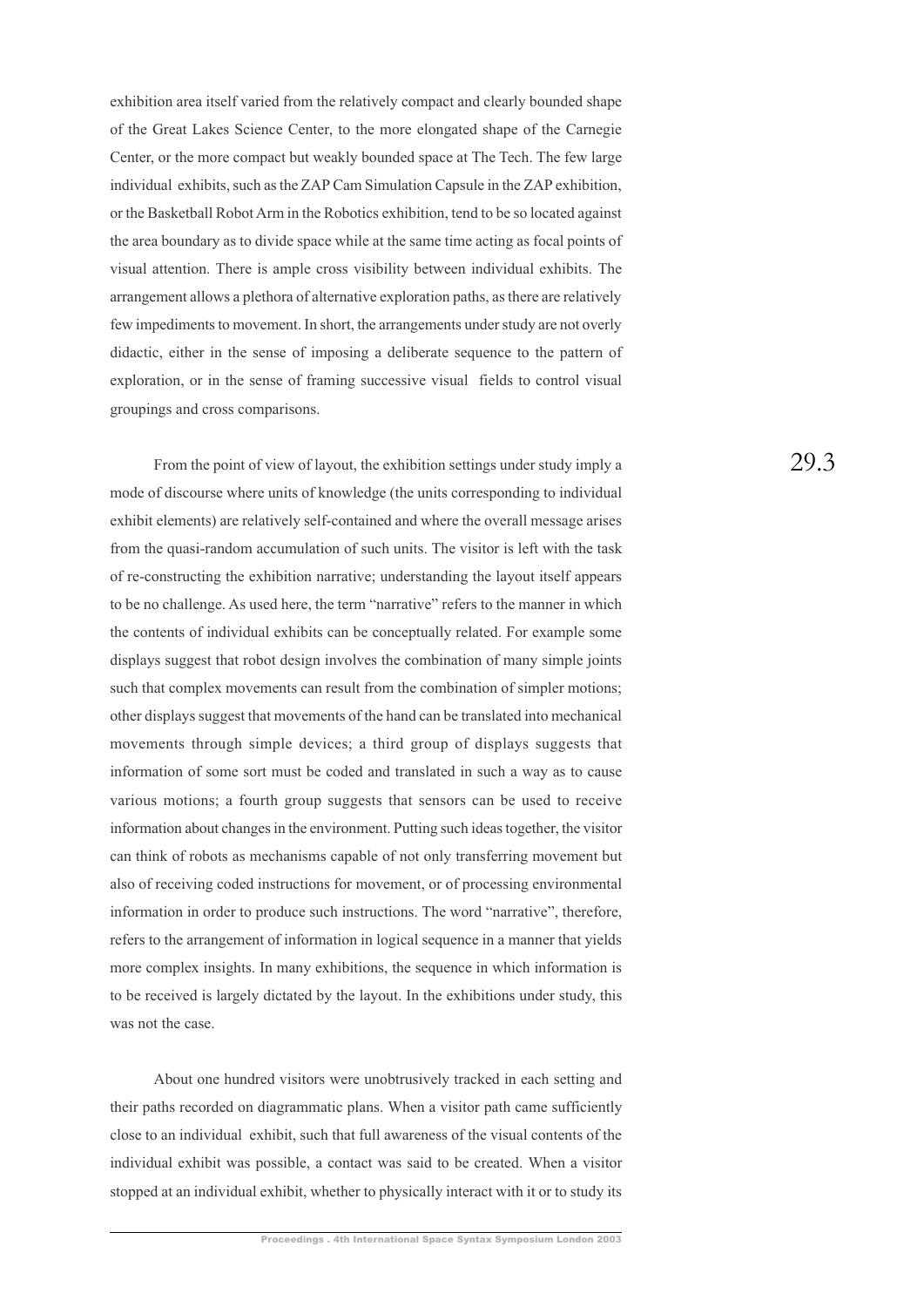visual content, an engagement was registered. Contacts include engagements but not all contacts involve engagement. Repeat contacts and repeat engagements were also registered. Each individual exhibit was thus assigned its corresponding "1st Contact", "1st Engagement", "Repeat Contact" and "Repeat Engagement" counts. Repeat counts include the 1st occurrence of the relevant behavior. In the rest of this paper, these counts will be the behavioral performance scores assigned to individual exhibits. Table 1 provides a basic quantitative profile of visitor behavior. Visitors spent between 16 and 23 minutes per exhibition, depending on the setting. Each individual exhibit was contacted by between 46 and 59% and engaged by between 13% and 24% of the total number of visitors, also depending on the setting.

|                                                  | ZAP<br>Surgery<br>Science<br>Center | ZAP<br>Surgery<br>G.t Lakes Carnegie<br>Science<br>Center | Science<br>Center | Robotics Robotics<br>G.t Lakes San Jose<br>Tech<br>Museum |
|--------------------------------------------------|-------------------------------------|-----------------------------------------------------------|-------------------|-----------------------------------------------------------|
| Number of visitors tracked                       | 96                                  | 97                                                        | 103               | 102                                                       |
| Avg. Total Time (minutes)                        | 22.7                                | 15.9                                                      | 21.1              | 16.6                                                      |
| Avg. Total Stop Time (minutes)                   | 18.8                                | 12.5                                                      | 17.4              | 12.8                                                      |
| Avg. # of Contacts                               | 28.26                               | 23.80                                                     | 32.10             | 23.11                                                     |
| Avg. #1st Contacts per Individual exhibit        | 48.74                               | 44.44                                                     | 57.71             | 60.60                                                     |
| % Visitors Contacting each Individual exhibit    | 51%                                 | 46%                                                       | 56%               | 59%                                                       |
| Avg. # Repeat Contacts per Individual exhibit    | 92.52                               | 80.78                                                     | 100.68            | 98.04                                                     |
| Avg. # of Engagements                            | 10.38                               | 6.03                                                      | 12.51             | 9.82                                                      |
| Avg. #1st Engagements per Individual exhibit     | 19.93                               | 13.00                                                     | 24.74             | 24.40                                                     |
| % Visitors Engaging each Individual exhibit      | 21%                                 | 13%                                                       | 24%               | .24%                                                      |
| Avg. # Repeat Engagements per Individual exhibit | 31.78                               | 17.63                                                     | 38.55             | 36.88                                                     |

**Table 1: Quantitative profile of visitor behavior in four exhibition settings**

> Individual visitors were described according to the sequence of contacts, including engagements, and the sequence of engagements only. These sequences were transcribed into strings of characters from the original graphic records taken in the museum settings. For example, a string describing a visitor's path as a sequence of contacts is {3,2,1,4,8,12,13,36,37,35,23,1,3,2,19} where each number stands for an individual exhibit; the string describing the same visitors' engagements is  $\{3,36,3\}$ ; the first string transcribed according to themes becomes {CCCULLLSKGGCCCE} (exhibits 3,2,1 belong to the same theme C, exhibit 4 belongs to theme U and so on), while the second becomes  ${CSC}$ . The strings according to individual exhibit and the strings according to themes were the basis for computing the appropriate behavioral attraction scores for each individual exhibit, either based on contacts or on engagements only. Individual visitors are also characterized by the total time they spent in the exhibition.

# **The simple positional model: the statistical effects of spatial arrangement upon otherwise unconstrained search paths and engagement patterns.**

At the simplest level, the spatial structure of layouts arises as objects and boundaries are placed in space. Objects and boundaries work as obstructions that limit potential movement. The greater the limitations upon movement, the more movement patterns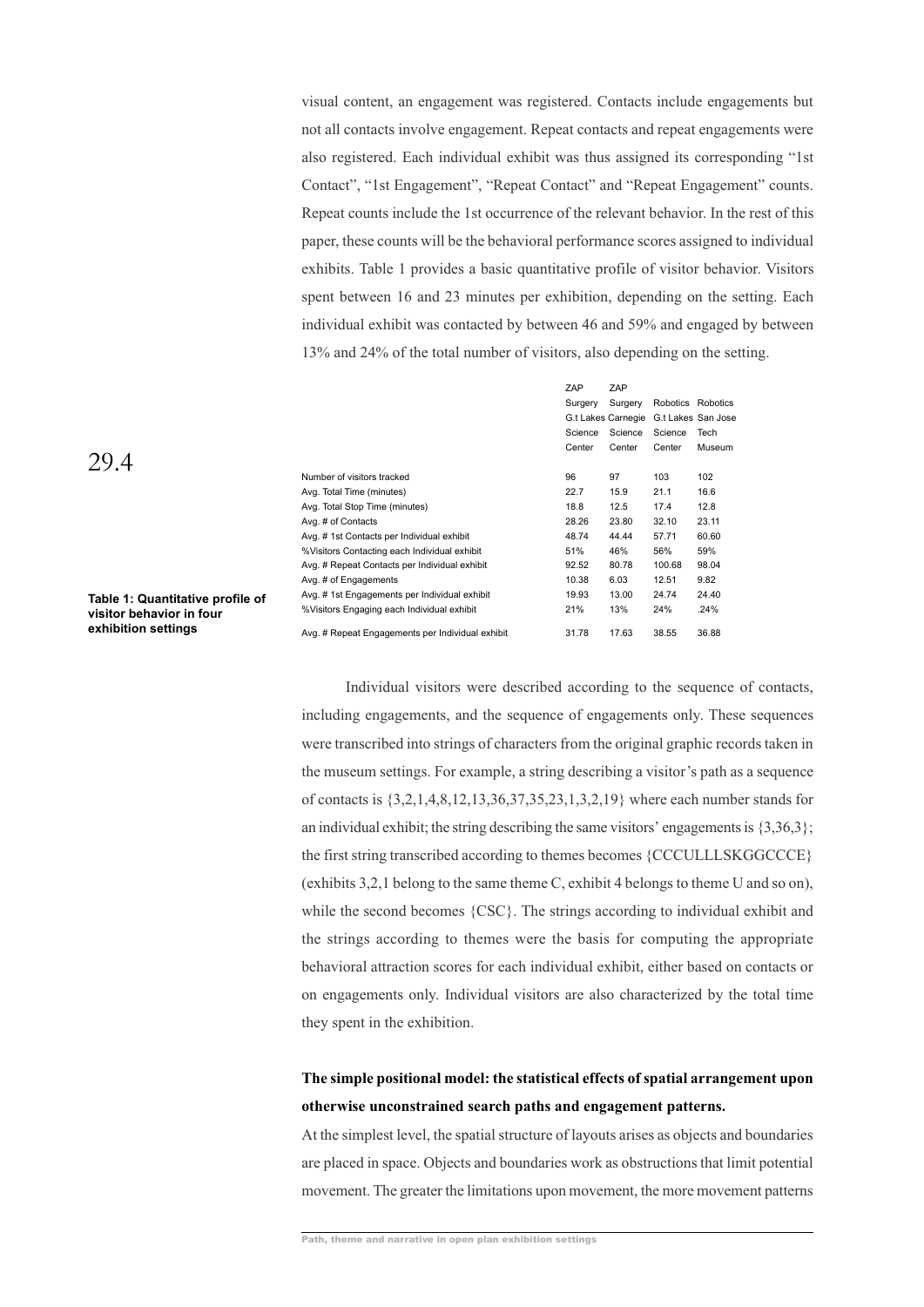are distributed according to the layout. Accordingly, the first model developed here is called "positional" in that spatial structure is considered only according to the effects of positioning objects and boundaries in space. No attempt is made to recognize the additional effects of the specific semantic content of individual exhibits. Nor do we deal with the ways in which individual exhibits may be related across space by such characteristics as common coloring, background lighting and so on. However, the fact that each exhibit has a primary face and an associated contact region in its immediate spatial neighborhood, where visitors must stand in order to engage it, is acknowledged. The spatial positioning of individual exhibits is described according to the properties of the corresponding contact regions. In other words, the position of exhibits is described according to the properties of the occupiable space immediately in front of them.

Two kinds of layout descriptors are used, those pertaining to the relative accessibility of individual exhibits and those pertaining to their cross-visibility. Accessibility was measured based on the analysis of projection polygons. We propose the term "projection polygon" as an alternative to the more frequently used term "visibility polygon", or "isovist" (Benedikt, 1979). A "visibility polygon" or "isovist" encloses all the area that is directly visible 360 degrees from a vantage point. We prefer the term "projection polygon" to more explicitly recognize the fact that such polygons can be drawn not only at eye but also at any other level, such that what they describe is the area of space that is geometrically "visible", or directly connected to the vantage point, but not necessarily the area visible to a subject at normal eye level. In our case, we draw such polygons at foot level, to represent the extent to which any given position is accessible from other positions (Figure 2). More specifically, the Area of a projection polygon measures the amount of space from which the vantage point is directly accessible along an uninterrupted straight line. The indirect accessibility of each position from other positions is described according to the pattern of intersection of projection polygons. When two polygons intersect, any point on one that does not lie on their intersection is one direction change away from the vantage point of the other. Accordingly, the directional distance of any point of a layout from any other point can be expressed as a function of the minimum number of sequentially intersecting projection polygons that must be used to move from one position to the other. Consistent with other studies, we will use the term "Mean Depth" to describe the directional distance from any point taken as a vantage point of a projection polygon to all other points also taken as vantage points of projection polygons.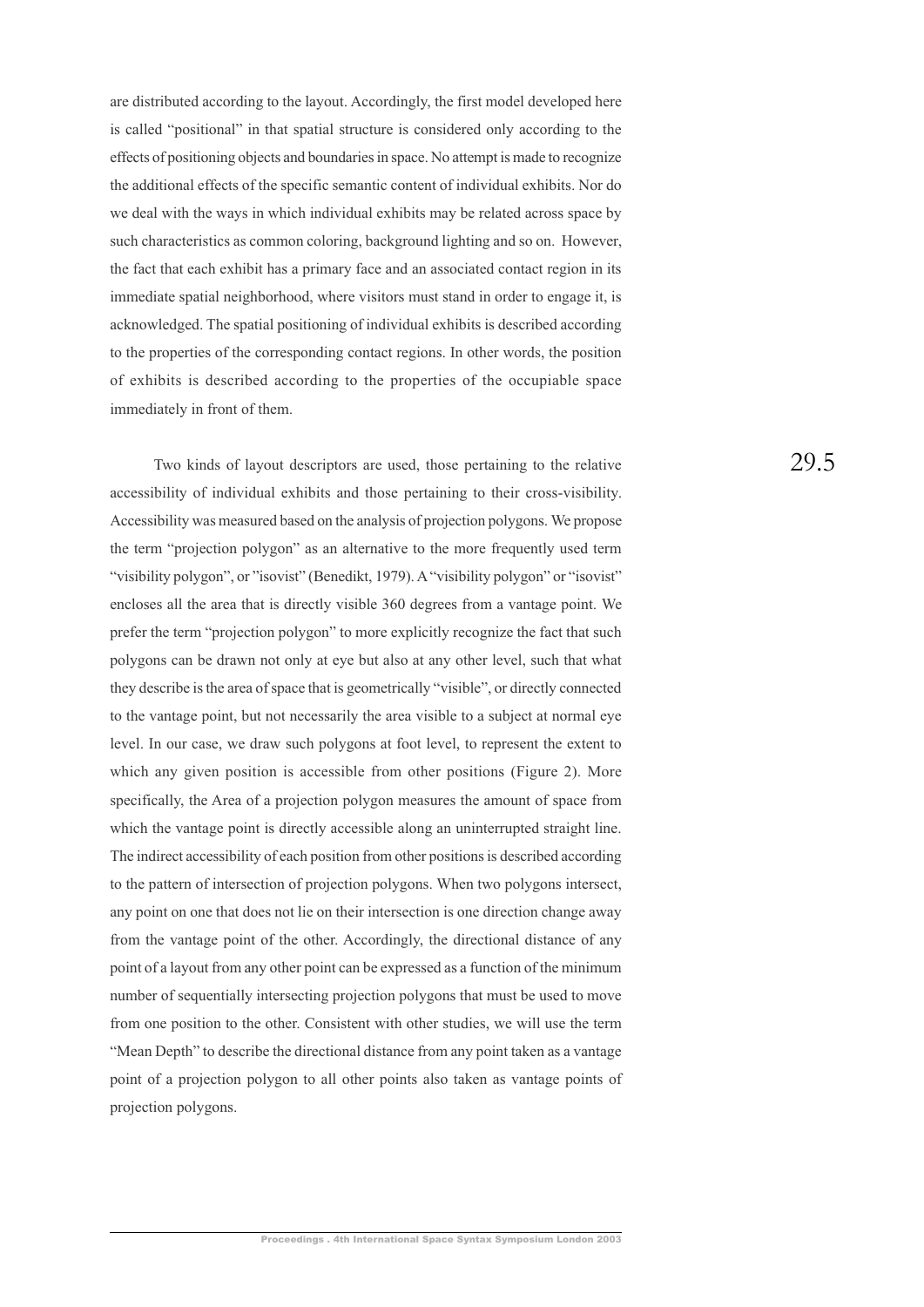$$
MD_{(i)} = \sum_{\substack{j=1 \ j \nmid i}}^{k} d(i-j)
$$

MD(i) is the Mean Depth from vantage point i d(i-j) is the number of intervening polygons between vantage points i and j k is the number of vantage points in the system

"Area" and "Mean Depth" values were computed using "Omnivista", software written by Nick Dalton and Ruth Conroy-Dalton, both members of the research team. Omnivista was used to flood-fill all navigable space within each of the exhibition sites with a grid of vantage points, and to generate visibility polygons from these locations. Various properties are then computed for each visibility polygon, including area; perimeter; compactness; minimum, mean and maximum radial length; and drift, or the vector distance between the vantage point and the center of gravity of the polygon. "Area" and "Mean Depth" proved to have greater relevance to our research. Average Area and Mean Depth Values were computed for each individual exhibit contact region, taking all the vantage points encompassed by the region into account. The grid used to flood-fill space is 30cm by 30cm and so each Contact region encompassed several, or even many grid units. Figure 3a shows a layout shaded according to the area of projection polygons drawn from each square of the 30cm by 30 cm grid. Likewise, Figure 3b shows the same layout shaded according to the mean depth of the polygons.



**Figure 2: Example of a projection polygon**

> The cross visibility between individual exhibits was described by directed graphs, whose nodes represent individual exhibit contact regions, and whose arcs describe the visibility of one position from another. These graphs were established empirically, in the field. The use of directed graphs was dictated by the fact that when two exhibits are positioned in front of each other and face in the same direction, the front side of the exhibit at the back is not visible to a person engaging the exhibit at the front, while the later is visible to a person engaging the exhibit at the back.

Path, theme and narrative in open plan exhibition settings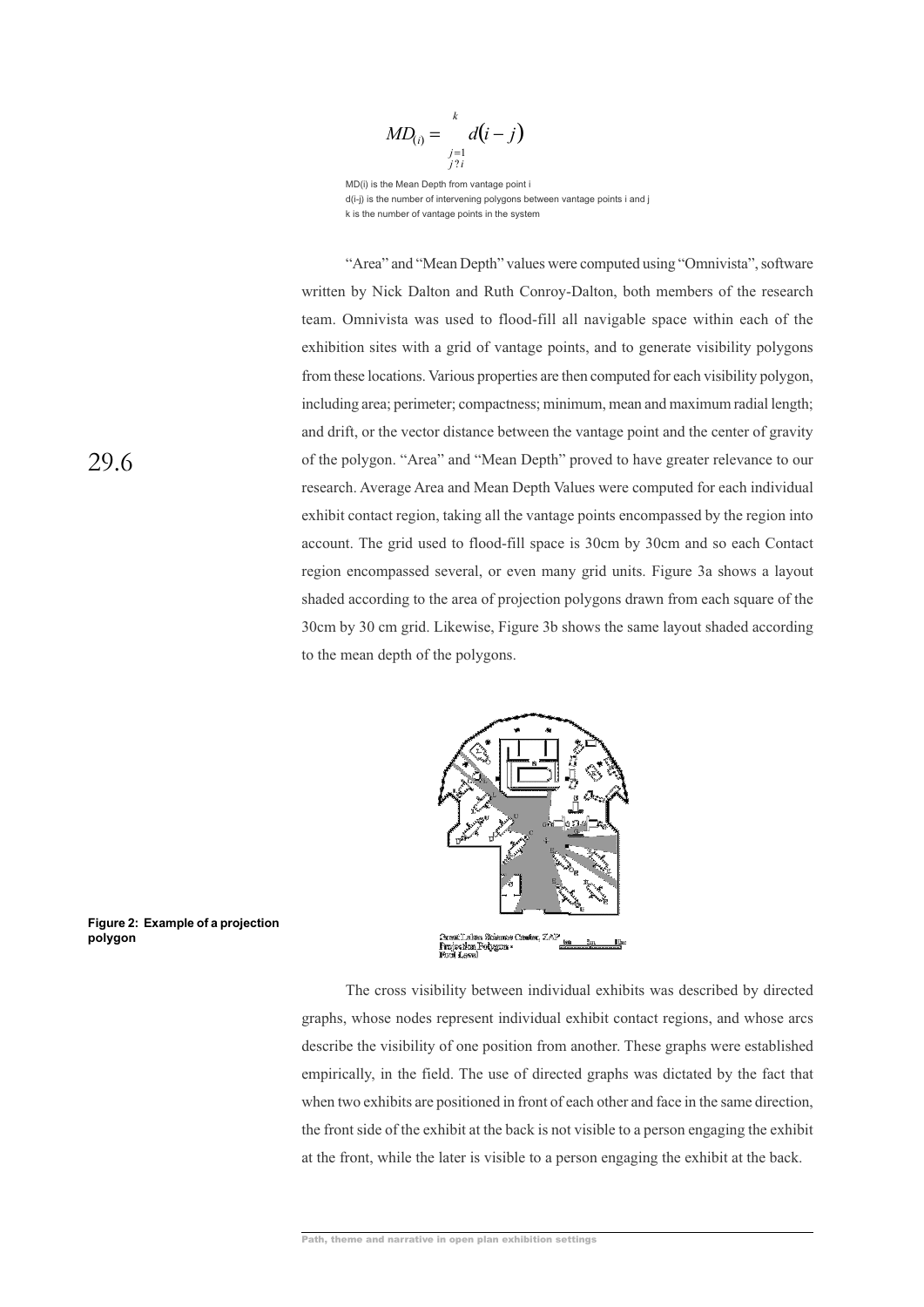



29.7

One directed graph describes relations of Full Visibility while another records relations of Partial Visibility. "Full Visibility" was defined as being able to see another individual exhibit so as to determine its nature and contents. "Partial Visibility" was defined as being able to see enough information to determine the presence of another individual exhibit, but not its contents or its nature. Thus, the "Full Visibility" graph is a subset of the "Partial Visibility" graph. Cross Visibility graphs were analyzed using Pajek, software for graph analysis developed by V Baragelj and A Mrvar at the Department for Theoretical Computer Science and the Faculty of Social Sciences at the University of Ljubljana, Slovenia (http://vlado.fmf.uni-lj.si/pub/networks/ pajek). Of the various measures computed by Pajek, the most useful for our research was the simplest, namely degree. The degree of a node measures the number of arcs incident upon it. As we deal with directed graphs, a distinction is drawn between degree "in to" and degree "out from" a node. In order to be consistent with the terminology of previous studies, we will use the term "Connectivity" rather than degree. We will show that "Connectivity in to" a node is a good predictor of behaviors. It is important that our measure of connectivity is not confused with similar measures as applied to non-directed graphs. Figure 3c shows the full cross visibility directed graph overlaid upon a sample layout.

Table 2 presents a simple quantitative profile of the four settings. It shows that each individual exhibit can be directly reached from at least 8% and from up to 14% of the total exhibition area, depending on the setting. Also, no more than 3 direction changes are ever necessary to go from any point within an exhibition to another. Regarding cross-visibility, the table shows that between 1/3 and 2/3 of all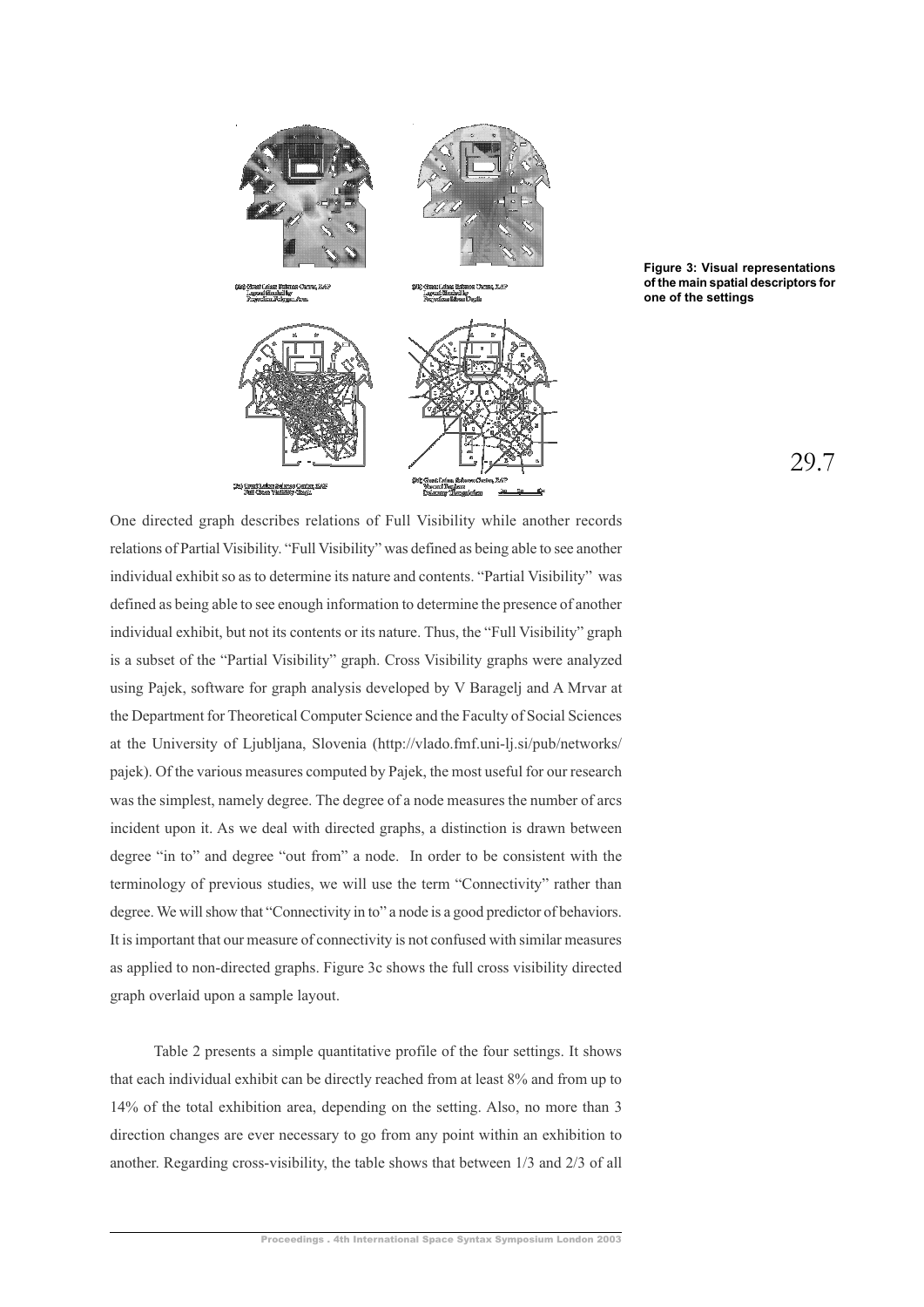other individual exhibits are at least partially visible from each individual exhibit. These numbers confirm the permissive and open character of these layouts regarding the potential exploration paths taken by visitors.

|                                                               | ZAP                | ZAP     |                    |        |
|---------------------------------------------------------------|--------------------|---------|--------------------|--------|
|                                                               | Surgery            | Surgery | Robotics Robotics  |        |
|                                                               | G.t Lakes Carnegie |         | G.t Lakes San Jose |        |
|                                                               | Science            | Science | Science            | Tech   |
|                                                               | Center             | Center  | Center             | Museum |
| Total Exhibition Area (square meters)                         | 724                | 707     | 724                | 498    |
| # of Individual exhibits(excludes children's area)            | 27                 | 27      | 35                 | 25     |
| Average full individual exhibit cross- visibility             | 21.8%              | 12.5%   | 19.4%              | 36.6%  |
| from other individual exhibits (% of all individual exhibits) |                    |         |                    |        |
| Average partial individual exhibit cross-visibility           | 41.8%              | 28.9%   | 51.7%              | 59.9%  |
| from other individual exhibits (% of all individual exhibits) |                    |         |                    |        |
| Avg. Projection Polygon Area (Square meters)                  | 83.24              | 54.81   | 102.93             | 58.72  |
| (from which an individual exhibit can be reached directly)    |                    |         |                    |        |
| Avg. Projection Polygon Area as proportion of total Area      | 11.5%              | 7.8%    | 14.2%              | 11.8%  |
| Avg. Projection Polygon Mean Depth (direction                 | 2.472              | 2.280   | 1.958              | 2.067  |
| changes needed to reach from one position to another)         |                    |         |                    |        |

### **Table 2: Quantitative profile of the four exhibition settings**

29.8

Table 3 presents linear correlation coefficients between the Area and Mean Depth of projection polygons corresponding to individual exhibits and four measures of behavioral attraction presented above, namely "1St Contact", "Repeat Contacts", "1st Engagement", "Repeat Engagements". The decision to look for linear correlations was based on a previous visual inspection of the scatter plots. Correlations are provided for three samples, all people observed, that is about hundred people per setting, the 25% of the people that spent more time in the exhibitions, and the 25% of the people that stayed less time. Thus, the table presents 96 correlations in total.

Contact counts are significantly and powerfully correlated with polygon Area, with 22 out of 24 correlations significant at the 1% level and stronger than 0.5, the other 2 correlations being also significant but only at the 5% level. Correlations with Mean Depth are less consistent. Only 15 out of 24 correlations are significant at the 1% level and another 7 at the 5% level. The average correlation for Area is 0.588 while for Mean Depth -0.507 (a negative correlation indicating that greater depth is associated with less contacts). Engagement counts are not consistently correlated with polygon properties. Only 2 out of 24 correlations with Area is significant at the 1% level and another 2 at the 5% level, a total of only 4 out of 24 correlations. Only one correlation with Mean Depth out of 24 is significant at the 1% level with another 2 significant at the 5% level. However, all significant correlations pertain to the Robotics exhibition. This will be discussed later. Here, we draw the conclusion that the most elementary consequence of the spatial arrangement of individual exhibits, namely the variation of direct accessibility, has a powerful effect on the manner in which the exhibitions are explored, as indexed by the distribution of contacts. Interestingly, layout seems to work similarly for people that stay longer and people that stay shorter lengths of time, without indication that longer lengths of stay are associated with any pattern of spatial learning that would register in terms of a stronger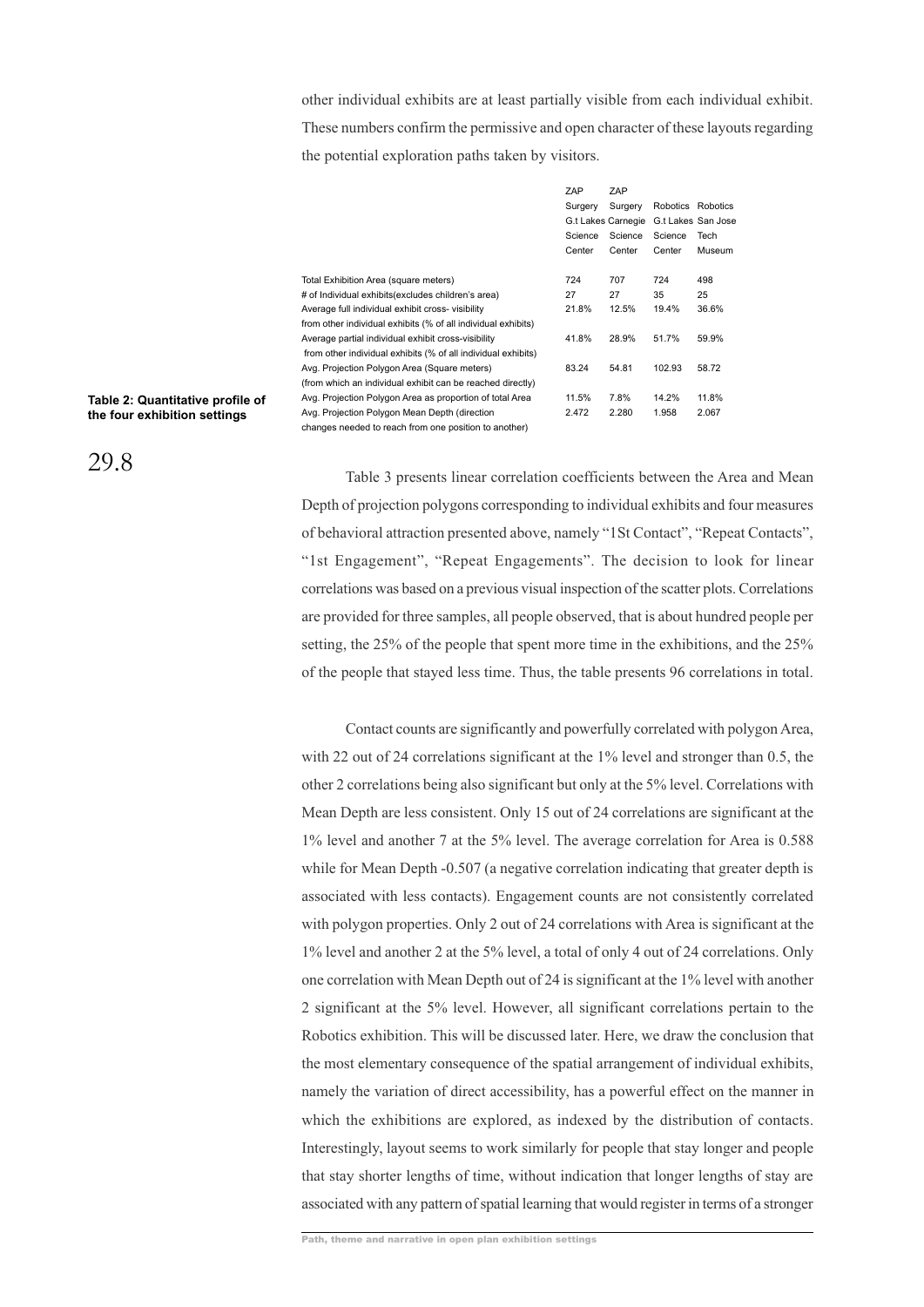association between spatial properties and navigation choices. Active engagement, however, is much less affected by spatial properties. We might infer that layout structures the search pattern, in an almost mechanical way, based on its most simple local properties. By contrast, engaging the individual exhibits would appear to be a function of decisions independent of layout, decisions which may perhaps arise based on the perceptual or cognitive appeal of exhibits. Further analysis, however, suggests that even the degree to which individual exhibits are engaged is affected by spatial parameters, as will be shown next.

|                                                                     | ZAP     | ZAP                                  |         | Robotics Robotics |
|---------------------------------------------------------------------|---------|--------------------------------------|---------|-------------------|
|                                                                     |         | ClevelandPittsburghClevelandSan Jose |         |                   |
| Correlation between 1st Contact Counts and Polygon Area             |         |                                      |         |                   |
| All people                                                          | .657    | .592                                 | .563    | .704              |
|                                                                     | (.0002) | (.0011)                              | (.0004) | (.0001)           |
| Long Stay                                                           | .541    | .542                                 | .583    | .601              |
|                                                                     | (.0036) | (.0035)                              | (.0006) | (.0015)           |
| Short Stay                                                          | .601    | .494                                 | .522    | .671              |
|                                                                     | (.0009) | (.0088)                              | (.0026) | (.0002)           |
| Correlation between Repeat Contact Counts and Polygon Area          |         |                                      |         |                   |
| All people                                                          | .753    | .635                                 | .426    | .712              |
|                                                                     | (.0001) | (.0004)                              | (.0108) | (.0001)           |
| Long Stay                                                           | .736    | .511                                 | .427    | .639              |
|                                                                     |         |                                      |         |                   |
|                                                                     | (.0001) | (.0065)                              | (.0165) | (.0006)           |
| Short Stay                                                          | .581    | .557                                 | .402    | .669              |
|                                                                     | (.0015) | (.0025)                              | (.0250) | (.0003)           |
| Correlation between 1st Contact Counts and Polygon Mean Depth       |         |                                      |         |                   |
| All people                                                          | $-.540$ | $-.475$                              | $-.458$ | $-.736$           |
|                                                                     | (.0037) | (.0123)                              | (.0057) | (.0001)           |
| Long Stay                                                           | $-.435$ | $-.442$                              | $-.507$ | $-.690$           |
|                                                                     | (.0234) | (.0211)                              | (.0036) | (.0001)           |
| Short Stay                                                          | $-.490$ | $-.480$                              | $-.458$ | $-.648$           |
|                                                                     | (.0094) | (.0113)                              | (.0096) | (.0005)           |
| Correlation between Repeat Contact Counts and Polygon Mean Depth    |         |                                      |         |                   |
| All people                                                          | $-618$  | $-.506$                              | $-.329$ | $-.735$           |
|                                                                     | (.0006) | (.0071)                              | (.0539) | (.0001)           |
| Long Stay                                                           | $-.620$ | $-.422$                              | $-.374$ | $-.706$           |
|                                                                     | (.0006) | (.0284)                              | (.0383) | (.0001)           |
| Short Stay                                                          | $-.471$ | $-.538$                              | $-.338$ | $-.641$           |
|                                                                     | (.0130) | (.0038)                              | (.0632) | (.0005)           |
| Correlation between 1stEngagement Counts and Polygon Area           |         |                                      |         |                   |
| All people                                                          | .148    | .129                                 | .405    | .354              |
|                                                                     |         |                                      |         |                   |
|                                                                     | (.4615) | (.5226)                              | (.0157) | (.0829)           |
| Long Stay                                                           | .223    | $-.009$                              | .367    | .571              |
|                                                                     | (.2631) | (.9625)                              | (.0424) | (.0029)           |
| Short Stay                                                          | .167    | .134                                 | .351    | .362              |
|                                                                     | (.4051) | (.5053)                              | (.0528) | (.0750)           |
| Correlation between Repeat Engagement Counts and Polygon Area       |         |                                      |         |                   |
| All people                                                          | .366    | .228                                 | .404    | .504              |
|                                                                     | (.0605) | (.2528)                              | (.0161) | (.0183)           |
| Long Stay                                                           | .276    | $-.037$                              | .371    | .518              |
|                                                                     | (.1630) | (.9317)                              | (.0398) | (.0080)           |
| Short Stay                                                          | .153    | .134                                 | .328    | .304              |
|                                                                     | (.4473) | (.5053)                              | (.0714) | (.1399)           |
| Correlation between 1st Engagement Counts and Polygon Mean Depth    |         |                                      |         |                   |
| All people                                                          | $-.040$ | $-.021$                              | $-.331$ | $-.325$           |
|                                                                     | (.8422) | (.9168)                              | (.0525) | (.1130)           |
| Long Stay                                                           | $-.137$ | $-.021$                              | -.308   | -.545             |
|                                                                     | (.4957) | (.9164)                              | (.0917) | (.0048)           |
| Short Stay                                                          | $-.093$ | $-.242$                              | $-.306$ | $-.388$           |
|                                                                     | (.6432) | (.2249)                              | (.0943) | (.0552)           |
| Correlation between Repeat Engagement Counts and Polygon Mean Depth |         |                                      |         |                   |
| All people                                                          | $-.248$ | $-.061$                              | -.307   | $-.482$           |
|                                                                     |         |                                      |         |                   |
|                                                                     | (.2117) | (.7634)                              | (.0724) | (.0148)           |
| Long Stay                                                           | $-206$  | $-0.008$                             | $-310$  | $-.498$           |
|                                                                     | (.3037) | (.9677)                              | (.0901) | (.0112)           |
| Short Stay                                                          | $-.079$ | $-.242$                              | -.286   | $-.356$           |
|                                                                     | (.6962) | (.2249)                              | (.1187) | (.0810)           |

**Table 3: Correlations between measures of the properties of projection polygons and measures of individual exhibit attraction**

**(significance shown in parentheses)**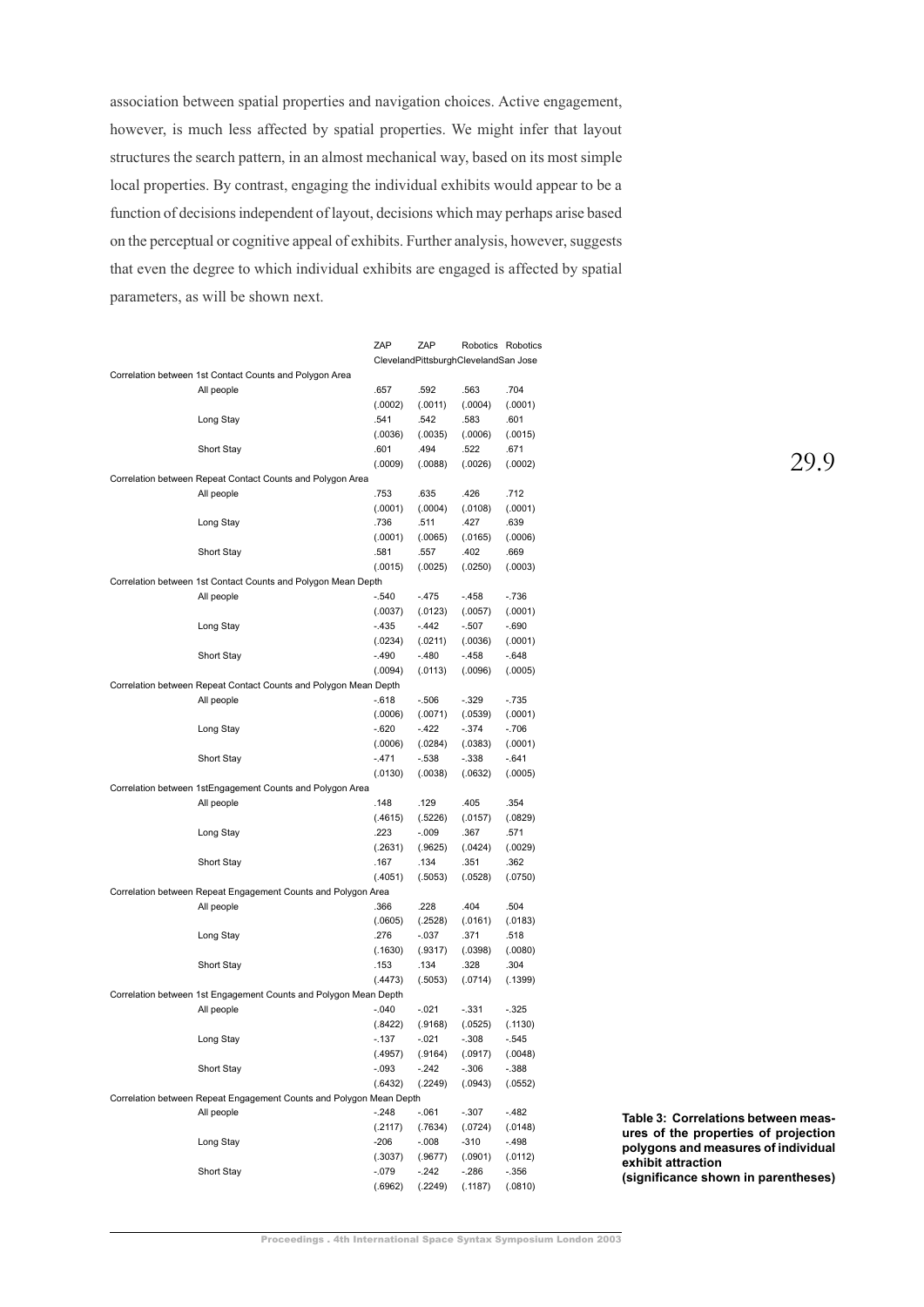|            | ZAP                                                                       | ZAP                | Robotics  | Robotics  |
|------------|---------------------------------------------------------------------------|--------------------|-----------|-----------|
|            | Cleveland                                                                 | Pittsburgh         | Cleveland | San Jose  |
|            | Correlation between 1st Contact Counts and Full Cross Visibility          |                    |           |           |
| All people | 0.664                                                                     | 0.273              | 0.694     | 0.312     |
|            | $-0.0001$                                                                 | $-0.1676$          | $-0.0001$ | $-0.1287$ |
| Long Stay  | 0.591                                                                     | 0.432              | 0.727     | 0.433     |
|            | $-0.0007$                                                                 | $-0.0245$          | $-0.0001$ | $-0.0305$ |
| Short Stay | 0.537                                                                     | 0.268              | 0.536     | 0.062     |
|            | $-0.0027$                                                                 | $-0.176$           | $-0.0019$ | $-0.7702$ |
|            | Correlation between Repeat Contact Counts and Full Cross Visibility       |                    |           |           |
| All people | 0.632                                                                     | 0.201              | 0.624     | 0.329     |
|            | $-0.0002$                                                                 | $-0.3145$          | $-0.0002$ | $-0.1083$ |
| Long Stay  | 0.601                                                                     | 0.276              | 0.714     | 0.476     |
|            | $-0.0006$                                                                 | $-0.1637$          | $-0.0001$ | $-0.0161$ |
| Short Stay | 0.488                                                                     | 0.233              | 0.448     | 0.02      |
|            | $-0.0073$                                                                 | $-0.2432$          | $-0.0114$ | $-0.9257$ |
|            | Correlation between 1st Contact Counts and Partial Cross Visibility       |                    |           |           |
| All people | 0.699                                                                     | 0.246              | 0.791     | 0.595     |
|            | $-0.0001$                                                                 | $-0.2153$          | $-0.0001$ | (.00170   |
| Long Stay  | 0.595                                                                     | 0.417              | 0.818     | 0.681     |
|            | $-0.0007$                                                                 | $-0.0304$          | $-0.0001$ | $-0.0002$ |
| Short Stay | 0.565                                                                     | 0.266              | 0.704     | 0.315     |
|            | $-0.0014$                                                                 | $-0.1795$          | $-0.0001$ | $-0.125$  |
|            | Correlation between Repeat Contact Counts and Partial Cross Visibility    |                    |           |           |
| All people | 0.682                                                                     | 0.203              | 0.718     | 0.596     |
|            | $-0.0001$                                                                 | $-0.3109$          | $-0.0001$ | $-0.0017$ |
|            | 0.59                                                                      | 0.328              | 0.731     | 0.655     |
| Long Stay  |                                                                           |                    | $-0.0001$ |           |
|            | $-0.0008$                                                                 | $-0.0951$          |           | $-0.0004$ |
| Short Stay | 0.53                                                                      | 0.259<br>$-0.1917$ | 0.636     | 0.286     |
|            | $-0.0031$                                                                 |                    | $-0.0001$ | (.16610   |
|            | Correlation between 1st Engagement Counts Full Cross Visibility           |                    |           |           |
| All people | 0.489                                                                     | 0.407              | 0.573     | 0.035     |
|            | $-0.0071$                                                                 | $-0.0354$          | $-0.0007$ | $-0.8677$ |
| Long Stay  | 0.461                                                                     | 0.538              | 0.64      | 0.27      |
|            | $-0.0118$                                                                 | $-0.0038$          | $-0.0001$ | $-0.192$  |
| Short Stay | 0.508                                                                     | 0.407              | 0.455     | 0.141     |
|            | $-0.0049$                                                                 | $-0.0349$          | $-0.0101$ | $-0.5013$ |
|            | Correlation between Repeat Engagement Counts and Full Cross Visibility    |                    |           |           |
| All people | 0.652                                                                     | 0.38               | 0.633     | 0.15      |
|            | $-0.0001$                                                                 | $-0.0504$          | $-0.0001$ | -0.474    |
| Long Stay  | 0.499                                                                     | 0.614              | 0.672     | 0.279     |
|            | $-0.0059$                                                                 | $-0.0007$          | $-0.0001$ | $-0.1765$ |
| Short Stay | 0.494                                                                     | 0.407              | 0.424     | 0.156     |
|            | $-0.0064$                                                                 | $-0.0349$          | $-0.0175$ | $-0.4552$ |
|            | Correlation between 1st Engagement Counts and Partial Cross Visibility    |                    |           |           |
| All people | 0.474                                                                     | 0.3                | 0.665     | 0.413     |
|            | $-0.0093$                                                                 | $-0.1281$          | $-0.0001$ | $-0.04$   |
| Long Stay  | 0.436                                                                     | 0.463              | 0.659     | 0.617     |
|            | $-0.0181$                                                                 | $-0.015$           | $-0.0001$ | $-0.001$  |
| Short Stay | 0.543                                                                     | 0.422              | 0.623     | 0.318     |
|            | $-0.0023$                                                                 | $-0.0284$          | $-0.0002$ | $-0.0887$ |
|            | Correlation between Repeat Engagement Counts and Partial Cross Visibility |                    |           |           |
| All people | 0.668                                                                     | 0.236              | 0.707     | 0.57      |
|            | $-0.0001$                                                                 | $-0.2358$          | $-0.0001$ | $-0.003$  |
| Long Stay  | 0.473                                                                     | 0.497              | 0.676     | 0.604     |
|            | $-0.0096$                                                                 | $-0.0083$          | $-0.0001$ | $-0.0014$ |
| Short Stay | 0.533                                                                     | 0.422              | 0.601     | 0.353     |
|            | $-0.0029$                                                                 | $-0.0284$          | $-0.0004$ | $-0.0832$ |

**Table 4: Correlations between measures of cross visibility into individual exhibits and measures of individual exhibit attraction (significance shown in parentheses)**

> Table 4 presents linear correlations between the Full and Partial measures of individual exhibit cross visibility (Connectivity in to) and the same four measures of behavioral attraction. The decision to look for linear correlations was based upon a prior visual inspection of the scatter plots. The format and number of correlations shown is the same as in Table 1. Full cross visibility is not consistently correlated with contacts with 11 out of 24 correlations (including correlations for the whole population, as well as the 25% upper and lower percentiles of the population sorted by length of stay) significant at the 1% level and 4 at the 5% level. However, all of the strong and significant correlations (at 1%) occur in the Great Lakes Science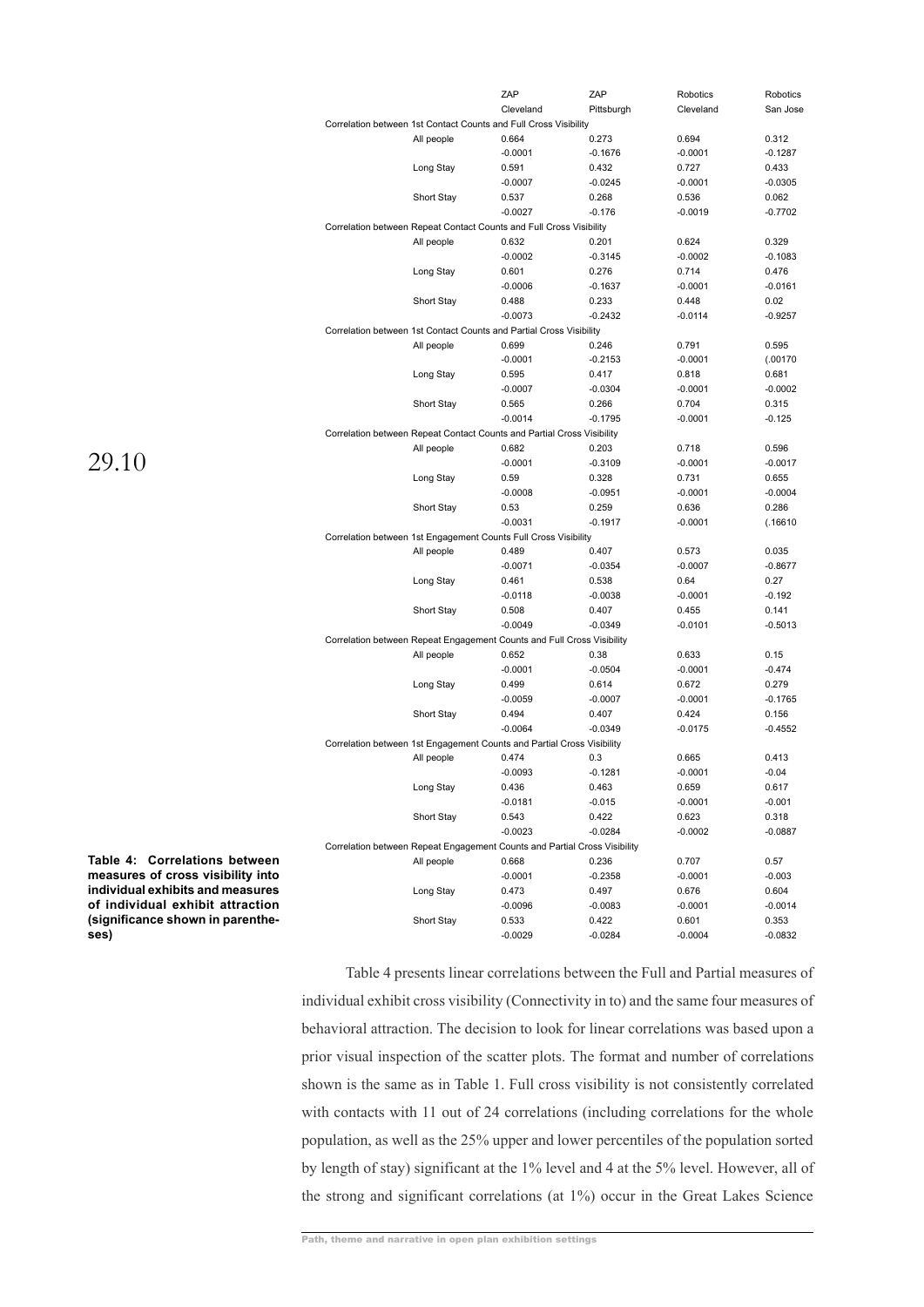Center, not only for the ZAP but also for the Robotics exhibition. There is no way that this bias can be reliably interpreted on a small sample of cases. However, we observe that the temporary exhibition area involved has a compact shape and a clearly delimited boundary, so as to both encourage cross visibility and filter out extraneous visual information. Partial cross visibility is more consistently correlated with contact counts 16 out of 24 correlations significant at the 1% level and another at the 5% level. Once again, the correlations are mostly associated with the Great Lakes Science Center.

Cross visibility has quite powerful effects upon the pattern of engagement. Full cross visibility is correlated with engagement counts with 11 out of 24 correlations significant at the 1% level and another 6 at the 5% level. Only in the case of Robotics at The Tech are no correlations significant. Partial cross visibility is even more consistently related with engagement counts with 15 correlations significant at the 1% level and another 4 at the 5% level. We draw the conclusion that exhibit cross visibility affects the pattern of engagement far more than the more generic properties of layouts such as direct accessibility or mean depth. Exhibits that become visible from other exhibits stand higher chances of attracting more active engagement. Furthermore, we can perhaps detect an informal pattern of conscious spatial responses. If we look at the comparison between correlations obtained for the people that stayed longer and those that stayed shorter amounts of time, in 10 out of 16 cases (there are 16 pairs of correlations to be compared) the behavior of the people staying longer is more strongly associated with cross visibility while the pair of correlations compared are both significant at least at the 5% level. One additional case follows the same pattern but the correlation for people that stayed less time is not significant. In 2 cases none of the relevant correlations is significant, while in 2 other cases the behavior of the people that stayed a shorted length of time is more strongly correlated with cross-visibility than the behavior of the people that stayed longer. We concluded that there is good evidence that as people stay longer, the visibility of individual exhibits from other individual exhibits has a more detectible effect upon decisions to engage individual exhibits.

To further establish the basic parameters of our first model, we asked whether we could detect any effects of layout upon the sequencing of contacts or engagements. A string matching analysis program, MultiMatch, developed by Conroy-Dalton as an adaptation of the Levenshtein (1965) method of string matching, was used to determine the most representative paths of the sample at each exhibit site. MultiMatch was directly made available by its creator who is a member of the research team. The string matching analysis program determines, for any set of strings, the most representative. The most representative string is defined as the one that would require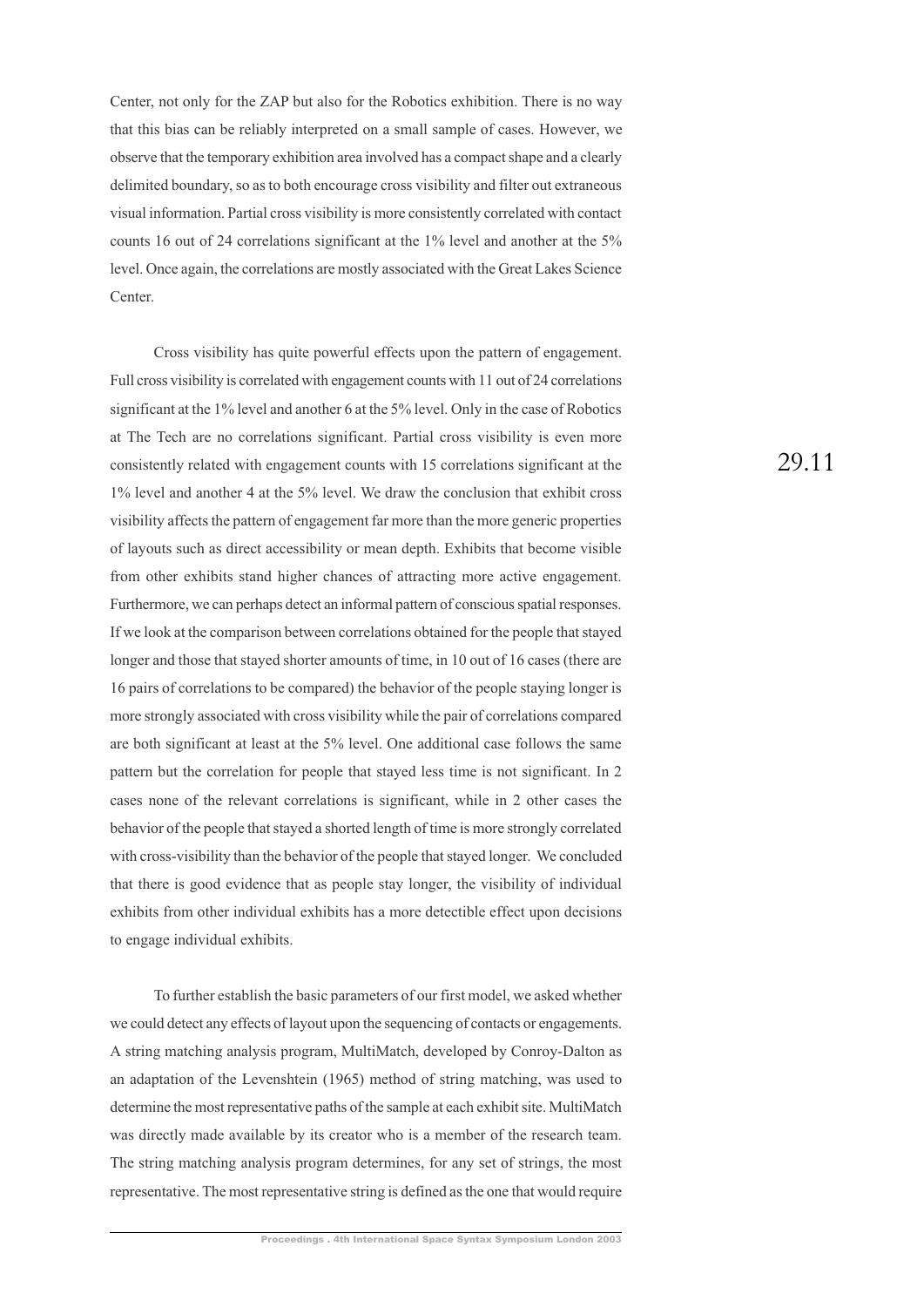



**Figure 4: Most representative strings for contacts and engagements for one of the settings**

Cleveland Pittsburgh Cleveland San Jose

|                                               | ZAP    | ZAP            | Robotics | Robotics |
|-----------------------------------------------|--------|----------------|----------|----------|
| All Engagements string length                 | 10     | $\overline{4}$ | 12       | 9        |
| All Engagements Early Area ((sq m)            | 65.82  | 58.72          | 101.66   | 67.31    |
| All Engagements Late Area ((sq m)             | 70.69  | 62.37          | 118.23   | 61.84    |
| All Engagements Early Mean Depth              | 2.39   | 2.18           | 1.956    | 2.03     |
| All Engagements Late Mean Depth               | 2.26   | 2.30           | 1.882    | 2.03     |
| All Engagements Early Full Visibility         | 5.4    | 6              | 8        | 10.75    |
| All Engagements Late Full Visibility          | 11.4   | 11             | 8.83     | 12.5     |
| All Engagements Early Partial Visibility      | 13.4   | 9              | 21.83    | 19.25    |
| All Engagements Late Partial Visibility       | 18.8   | 17.5           | 22.17    | 20.5     |
| Shortest Engagements string length            | 3      | $\mathbf{1}$   | 9        | 6        |
| Shortest Engagements Early Area (sq m)        | 30.82  | NA             | 102.23   | 89.08    |
| Shortest Engagements Late Area (sq m)         | 30.82  | NA             | 125.98   | 62.17    |
| Shortest Engagements Early Mean Depth         | 2.52   | NA             | 1.98     | 1.93     |
| Shortest Engagements Late Mean Depth          | 2.52   | NA             | 1.889    | 2.01     |
| Shortest Engagements Early Full Visibility    | 9      | N/A            | 8.5      | 10.33    |
| Shortest Engagements Late Full Visibility     | 9      | N/A            | 7        | 11       |
| Shortest Engagements Early Partial Visibility | 18     | N/A            | 23.75    | 16.67    |
| Shortest Engagements Late Partial Visibility  | 18     | N/A            | 18       | 22.33    |
| Longest Engagements string length             | 15     | 11             | 19       | 14       |
| Longest Engagements Early Area (sq m)         | 75.35  | 54.14          | 107.43   | 70.01    |
| Longest Engagements Late Area (sq m)          | 62.96  | 45.08          | 105,26   | 60.53    |
| Longest Engagements Early Mean Depth          | 2.28   | 2.42           | 1.972    | 1.99     |
| Longest Engagements Late Mean Depth           | 2.34   | 2.63           | 1.908    | 2.08     |
| Longest Engagements Early Full Visibility     | 8.71   | 7.8            | 9        | 9.86     |
| Longest Engagements Late Full Visibility      | 5.14   | 3.2            | 20.67    | 12.43    |
| Longest Engagements Early Partial Visibility  | 14.43  | 14.8           | 8.44     | 18.43    |
| Longest Engagements Late Partial Visibility   | 11.71  | 7.4            | 20.78    | 19.14    |
| All contacts string length                    | 22     | 20             | 24       | 24       |
| All Contacts Early Area (sq m)                | 115.01 | 72.76          | 112.9    | 69.8     |
| All Contacts Late Area (sq m)                 | 120.67 | 57.59          | 121.9    | 63.35    |
| All Contacts Early Mean Depth                 | 2.15   | 2.29           | 1.91     | 1.96     |
| All Contacts Late Mean Depth                  | 2.13   | 2.41           | 1.90     | 2.02     |
| All Contacts Early Full Visibility            | 10.27  | 5.2            | 8        | 11.17    |
| All Contacts Late Full Visibility             | 10.09  | 4.6            | 9.08     | 10.33    |
| All Contacts Early partial Visibility         | 15.64  | 9.5            | 20.17    | 18.67    |
| All Contacts Late Partial Visibility          | 16.64  | 10.6           | 22.25    | 18.5     |
| Shortest Contacts string length               | 13     | 10             | 19       | 15       |
| Shortest Contacts Early Area (sq m)           | 134.58 | 70.2           | 123.21   | 69.14    |
| Shortest Contacts Late Area (sq m)            | 132.14 | 73.15          | 122.98   | 70.02    |
| Shortest Contacts Early Mean Depth            | 2.10   | 2.30           | 1.87     | 2.00     |
| Shortest Contacts Late Mean Depth             | 2.92   | 2.30           | 1.87     | 1.97     |
| Shortest Contacts Early Full Visibility       | 11.5   | 6.6            | 8.56     | 13.29    |
| Shortest Contacts Late Partial Visibility     | 9.67   | 4.2            | 8.56     | 8.14     |
| Shortest Contacts Early partial Visibility    | 18     | 11             | 21.56    | 18.71    |
| Shortest Contacts Late Partial Visibility     | 16.67  | 8.8            | 20.67    | 18.71    |
| Longest Contacts string length                | 36     | 35             | 40       | 29       |
| Longest Contacts Early Area (sq m)            | 87.39  | 57.22          | 119.18   | 67.85    |
| Longest Contacts Late Area (sq m)             | 124.92 | 47.11          | 113.85   | 64.3     |
| Longest Contacts Early Mean Depth             | 2.27   | 2.44           | 1.89     | 1.97     |
| Longest Contacts Late Mean Depth              | 2.11   | 2.61           | 1.91     | 1.99     |
| Longest Contacts Early Full Visibility        | 8.11   | 3.76           | 9.35     | 12       |
| Longest Contacts Late Partial Visibility      | 13     | 3.88           | 7.6      | 11.27    |
| Longest Contacts Early partial Visibility     | 14.67  | 8.82           | 21.25    | 19.57    |
| Longest Contacts Late Partial Visibility      | 18     | 8.82           | 21       | 18.67    |
|                                               |        |                |          |          |

29.12

**Table 5: Comparative data for the early and later halves of strings representative of all visitors' paths, the shortest 25% of visitors' paths and the longest 25% visitors paths**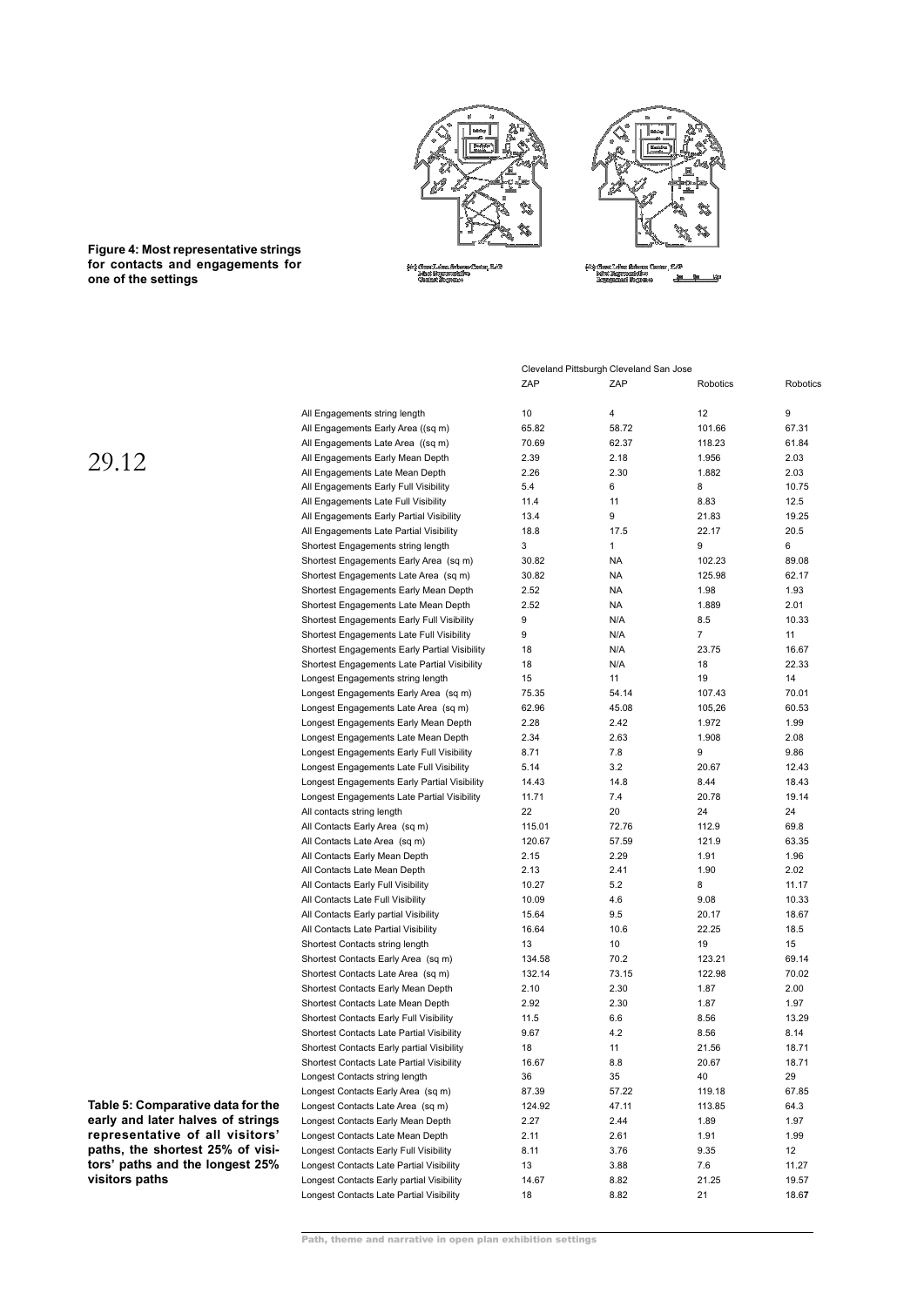the fewest transformations to be changed to represent each of the other route strings in the sample. Figure 4 shows the most representative contacts and engagements strings for one of the settings. In addition to the most representative contact and engagement strings for each setting, we also determined the most representative strings of the corresponding 50% of the sample that included the longest paths, and the 50% of the sample that included the shortest paths. Thus, six strings were derived for each setting. We checked whether the average Area and the average Mean Depth of the projection polygons corresponding to each node was significantly different for the first and second halves of the strings. We found no such tendency. Indeed, strings appeared to oscillate between more and less accessible positions throughout their length. Thus, the pattern of accessibility has no strong effect upon the sequencing of exploration and individual exhibit engagement, even though, as we have shown above, it affects the frequency of contacts.

These results suggest a first conceptualization, or model, of spatial behavior as a function of layout. The most generic, but perhaps less interesting principle is that direct accessibility affects the distribution of contacts, that is the exposure of individual exhibits to visitors, over their search pattern. The less generic, but perhaps more interesting principle is that as visitors stay longer, they become more aware of those individual exhibits that are more visible from other individual exhibits, in such a way as to decide to engage them. This model would seem to be rather elementary, and suggests a weakly structured search process. Based on this model, it would appear that good individual exhibit design should provide relatively autonomous and self contained information at each position, a rather obvious requirement. More important individual exhibits could be positioned in more accessible positions and be made visible from more other individual exhibits in order to increase the probabilities that they will be contacted and engaged. But as the properties of layout that affect the probability of contacts or engagements vary independently of particular path sequences, the model also suggests that good individual exhibit design should allow for the additive impact of successive engagements to be flexible and as much as possible independent of the sequence or indeed the overall set of other individual exhibits that were engaged. This, if accepted, would be a far more demanding requirement but one naturally associated with open and permissive open plans such as those under investigation. However, the enhanced model to be developed next, allows us to significantly qualify these statements.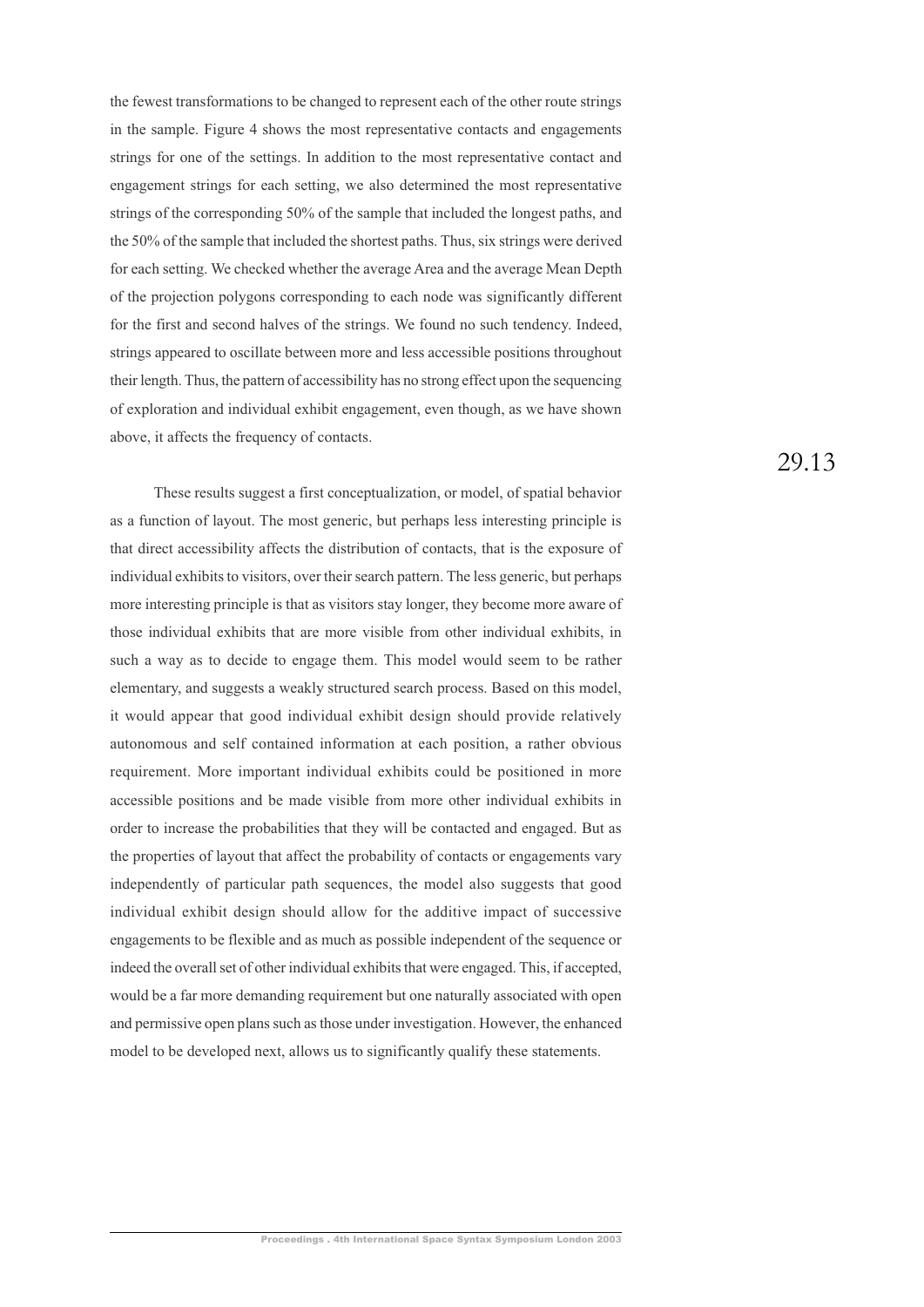# **The compositional model: the statistical effects of labeling and the cognitiveorientation of search paths and engagement patterns.**

The modified conceptual model to be developed next, arises from analyzing visitors' paths as strings by theme. The question we ask is this: do exhibits carrying the same thematic label appear sequentially within the overall string representing a path, or are they dispersed? We call the corresponding property "categorization". A string is strongly categorized if individual exhibits belonging to the same theme occur in uninterrupted sequences and weakly categorized if individual exhibits belonging to one label are interspaced with individual exhibits belonging to other labels. Categorization arises as exhibits are positioned to take into account of each other and to potentially function as collective and distributed destinations, in ways that do not directly obstruct movement. Hence we call the model to be developed here compositional, to distinguish it from the positional model in which exhibits are treated as individual obstructions and destinations.

First, we characterized strings as a whole according to whether they were strongly or weakly categorized. The aggregate categorization factor of a string measures the extent to which individual exhibits that bear the same label are visited in succession rather than at dispersed intervals along the path taken by an individual visitor. The exhibitions were designed in such a way that each exhibit belonged to a single theme and therefore carried a single thematic label. Higher aggregate categorization factors indicate that the visitor tended to visit individual exhibits bearing the same label as a group, before moving to individual exhibits bearing another label. Aggregate categorization factors are relativized to take into account the number of individual exhibits visited per label as well as the total length of the path (indexed by the number of individual exhibits it encompasses). The formula for the ACF of a string is:

if 
$$
(A = 0)
$$
,  $ACF = 1$   
\notherwise  
\n
$$
ACF = \frac{(A_{\text{max}} - A)}{(A_{\text{max}} - A_{\text{min}})}
$$
\n
$$
A_{\text{min}} = (k - 1)
$$
\n
$$
A_{\text{max}} = T, if (L - N) ? (N - 1)
$$
\n
$$
A_{\text{max}} = (T - 2N + L + 1), if (L - N) < (N - 1)
$$

ACF is the Aggregate Categorization Factor

k is the number of themes represented in the string

L is the length of the string

T is the number of transitions in the string regardless of theme

A is the number of transitions between string nodes belonging to different themes

N is the number of members of the theme with the greatest number of members within the string

Examples: For string "EEEEUUCUEE", k=3, L=10, T=9, A=4, N= 6, L-N=4, N-1=5, Amax= 9-12+10+1=8, Amin=3-1=2, ACF=(8- 4)/(8-2)=0.667 For string "EUEU", k=2, L=4, T=3, A=3, N=2, L-N=2, N-1=1, Amax=3, Amin=1, ACF=(3-3)/(3-1)=0 For string "EEE", A=0, ACF=1

Path, theme and narrative in open plan exhibition settings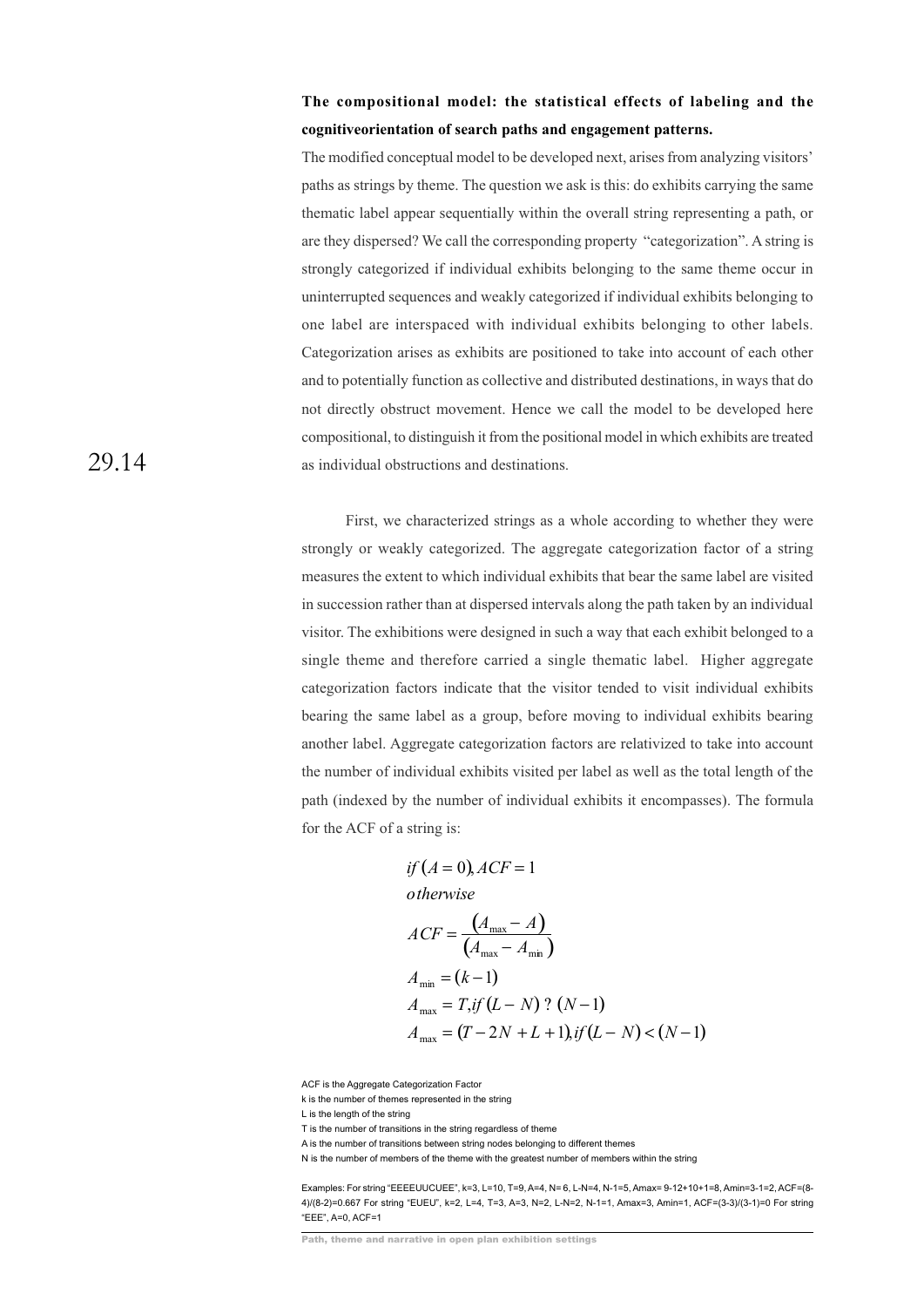Second, we categorized each label taken separately as being strongly or weakly categorized within the strings representing visitors' paths within an exhibition setting. Given the description of visitors' paths as strings by themes, we defined the categorization index per label per string as follows:

$$
if (2S_{(1g)} - E_{(1g)}) = 0, CL_{(1g)} = A_{(1g)}
$$
  
otherwise  

$$
CI = \frac{(A_{(1g)} - S_{(1g)} + 1)}{}
$$

$$
CL_{(1g)} = \frac{X_{(1g)} - S_{(1g)} + 1}{\left(2S_{(1g)} - E_{(1g)}\right)}
$$

CL(lg) is the Categorization Index of label "l" in string "g"

A(lg) is the number of members of label "l" in the string

S(lg) is the number of segments in which label "l" occurs

E(lg) is the number of members of label "l" that occur either first or last in the string, and can assume values 0, or 1, or 2. In the special case that the string is composed of a single occurrence of label "l", the value is 2.

Examples: For string "EEEUCU" evaluated for label "C", A(lC)=1, S(lC)=1, E(lC)=0, 2S(lC -E(lC =2, CL(lC)= (1-1+1)/(2-0)=0.5 For the same string evaluated for label "E", A(IE)=3, S(IE)=1, E(IE)=1, 2S(IE)-E(IE)=1, C(IE)=(3-1+1)/(2-1)=3 For the same string evaluated for label "U" A(lU)=2, S(lU)=2, E(lU)=1, 2S(lU)- E(lU)=4-1=3, CL(lU)=(2-2+1)/(4-1)=1/3=0.333 For string EEE, evaluated for label "E", A(lE)=3, S(lE)=1, E(lE)=2, 2S(lE)-E(lE)=2-2=0, CL(lE)=3

The formula essentially provides as with a ratio of string transitions that are internal to a label "l", that is transitions which connect two successive individual exhibits belonging to that label, over transitions that are external to a label "l", that is transitions which connect an individual exhibit belonging to a label to an individual exhibit not belonging to the same label. The overall Categorization Index for a label,  $CI(lg)$  is defined as the average of  $CI(lg)$  for all strings "g" in which the label "l" occurs. The analysis of individual strings by labels was done on Excel worksheets.

Plans needed to be similarly analyzed to determine how far individual exhibits bearing the same thematic label, were spatially adjacent so as to encourage sequential viewing, or dispersed. We called the property whereby individual exhibits bearing the same thematic label are spatially adjacent "grouping". In strongly grouped layouts, individual exhibits belonging to the same label are packed in close adjacency. In weakly grouped layouts, individual exhibits belonging to the same label are dispersed in different parts of the overall exhibition. A grouping index was developed as follows. First, a Voronoi diagram and Delaunay triangulation was obtained for each layout, after treating each individual exhibit as a point corresponding to its contact region. Delaunay Triangulation was conducted using XYZ GeoBench version 5.05 (free downloadable software), copyright 1999, P. Schorn, Department of Computer Science, Swiss Federal Institute of Technology, Zurich. An example is provided in figure 3d. The aim of this exercise was to provide us with a consistent way for determining the set of neighbors of each individual exhibit, even though the individual exhibits are irregularly distributed over the layout. Given a set of anchor points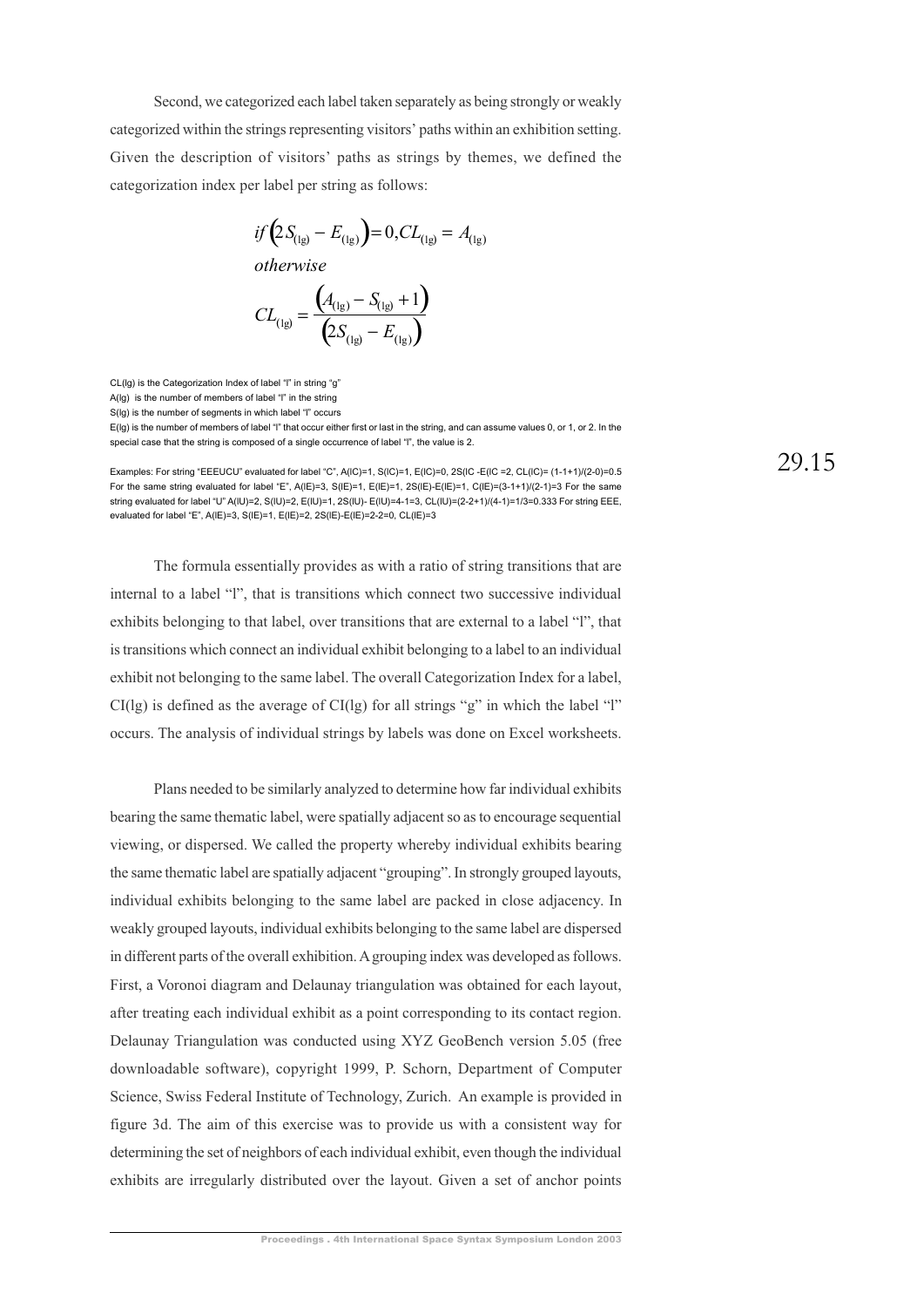distributed over an area (here the individual exhibit interface positions) the Voronoi diagram divides space such that each region comprises all other points which are closest from a given anchor. Thus, the Voronoi diagram provides a convenient convention for assigning to each individual exhibit a convex polygon territory, such that no part of the layout remains unassigned. We do not claim that the Voronoi polygons represent the "attraction area" corresponding to an individual exhibit in any otherwise compelling manner: it is possible that some exhibits are visible and able to attract from well outside the area assigned to them in the Voronoi diagram, as it is also possible that from some positions in that area the specific contents of the exhibits cannot easily be read. The neighbors of an exhibit are unambiguously defined as the set of other exhibits whose Voronoi regions share a boundary with its region. Determining these neighbors if facilitated by considering the Delaunay triangulation, a graph where nodes represent points (here individual exhibit interfaces) and arcs represent shared boundaries of corresponding Voronoi regions.

The plans were analyzed to determine the number of Delaunay arcs corresponding to adjacencies between individual exhibits belonging to the same thematic label and the number of Delaunay arcs corresponding to adjacencies between individual exhibits belonging to different thematic labels. Here, the adjacencies under consideration also represent permeable connections, since we are dealing with open plan layouts. Two grouping indexes were obtained based on the foregoing representations. The individual exhibit-sensitive grouping index, GE(l) for easy reference, is the average of the ratio "internal"/"external" Delaunay arcs, computed for each set of individual exhibits corresponding to the same label "l". The labelsensitive grouping index, GL(l) for easy reference, is the ratio "sum of internal"/ "sum of external" Delaunay arcs considering all the individual exhibits belonging to the same label. Thus, GE(l) is an average of ratios, while GL(l) is a ratio of sums.

Table 6 presents the Aggregate Categorization Factors and the average Spatial Grouping Indexes for the four settings. The two Robotics settings have lower values for all factors as compared to the ZAP settings. This indicates a potential association between the spatial grouping of themes and the categorization of visitors' paths. Given that the small sample of settings does not allow a systematic testing of the implied association between these variables, the issue is explored further through the analysis by themes. The effect of the spatial grouping of labels upon the categorization of visitors' paths was analyzed by computing linear correlations between the Categorization Indices and each of the two Grouping Indices for each label. The decision to look for linear correlations was based on a prior visual inspection of the corresponding scatter plots. These correlations are presented in table 7. Given that the number of thematic labels in the exhibitions under study is limited, data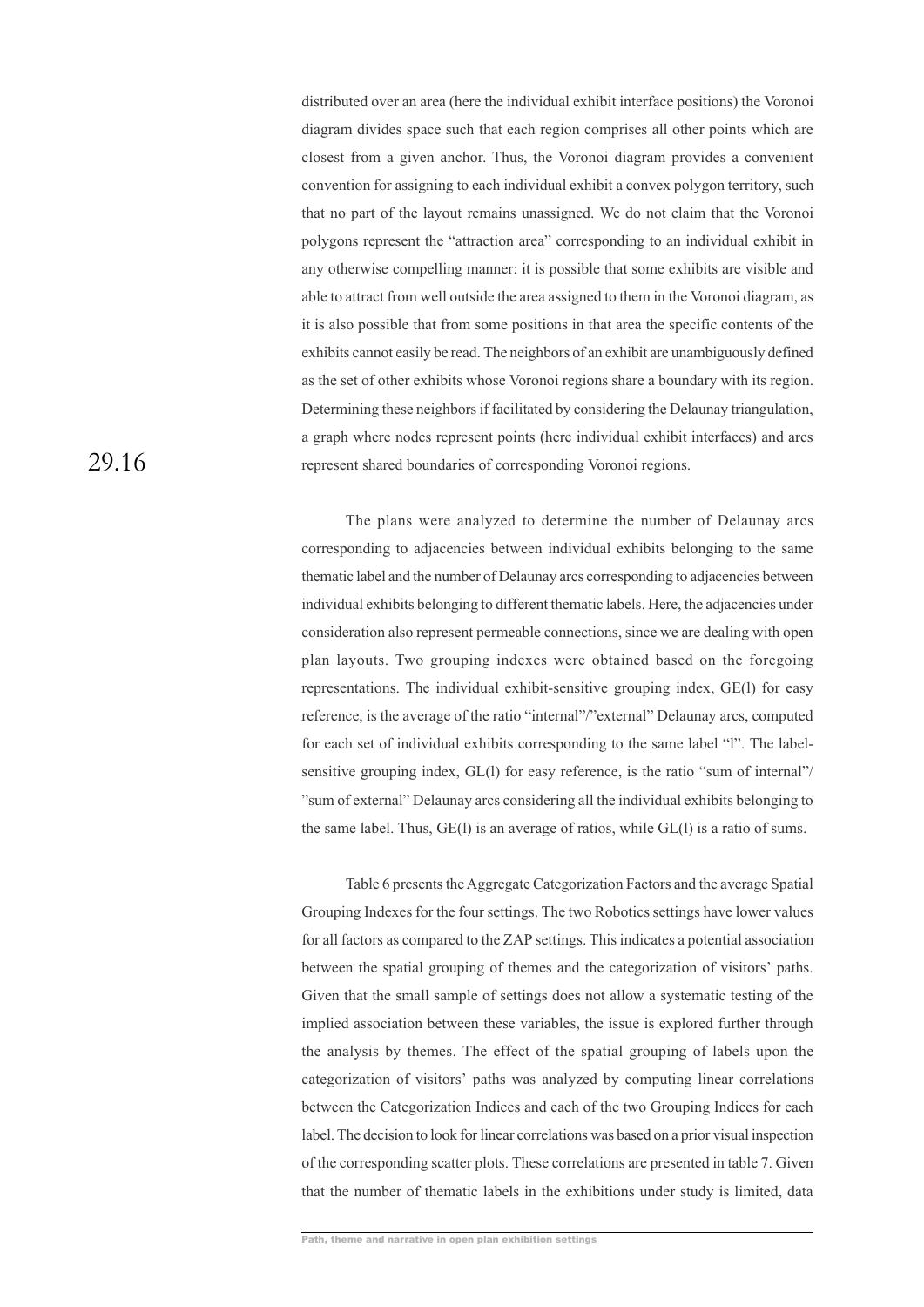were analyzed not only by setting but also at different levels of aggregation, in order to allow for statistical significance in the results. When all settings are considered as a single set, there is a strong and significant correlation between the thematic categorization of paths and the spatial grouping of layouts. The correlations are even stronger for engagements than for contacts. This merits some comment. Contacts are to some extent sequenced according to the constraints imposed by layout: it is not possible to avoid the spaces which mediate between any origin and destination of a given transition from one individual exhibit of interest to another. Thus, it might even be hypothesized that had visitors moved randomly, their contacts would appear thematically categorized in direct proportion to the extent that the plans were thematically grouped. Such a hypothesis could not apply to engagements with similar plausibility. Engagements reflect a conscious decision which is not dictated by the pattern of adjacencies of the layout. The categorization of engagements would, therefore, indicate more clearly a cognitive registration of thematic labels, as compared to the categorization of contacts. The fact that when data are aggregated the spatial grouping of themes affects more powerfully the categorization of engagements than the categorization of contacts suggests that behaviors reflect the cognitive registration of thematic labels.

When we look at the analysis by setting, correlations between path categorization and layout grouping are stronger for the ZAP exhibition settings than they are for the Robotics settings. In fact, in the Robotics settings the correlation between categorization and grouping is only significant with respect to contacts, not with respect to engagements. This is consistent with the fact that in the case of the ZAP exhibition, thematic labels were not only more clearly grouped spatially, but also more clearly expressed visually, through the use of color, not only on the individual exhibits themselves, but also, through projections, in the background surfaces. However, only 1 of the 16 correlations computed for individual setting is significant at 1% and only an additional one at 5%. The lack of statistical significance, despite strong correlations, arises from the small number of thematic labels.

The second model developed here suggests that the process of relatively unstructured and locally driven exploration implied by the first model can be more globally and probabilistically constrained by making the thematic organization of exhibits more evident. This has two kinds of implications. First, it suggests that designers who develop the means to distinguish individual exhibits and also to group them spatially according to thematic label, can influence the pattern of visitor exploration. This is of special interest since thematic differentiation can be pursued without imposition of strict exploration sequences. Second, individual exhibit design, and the corresponding layout of knowledge units over an entire exhibition, could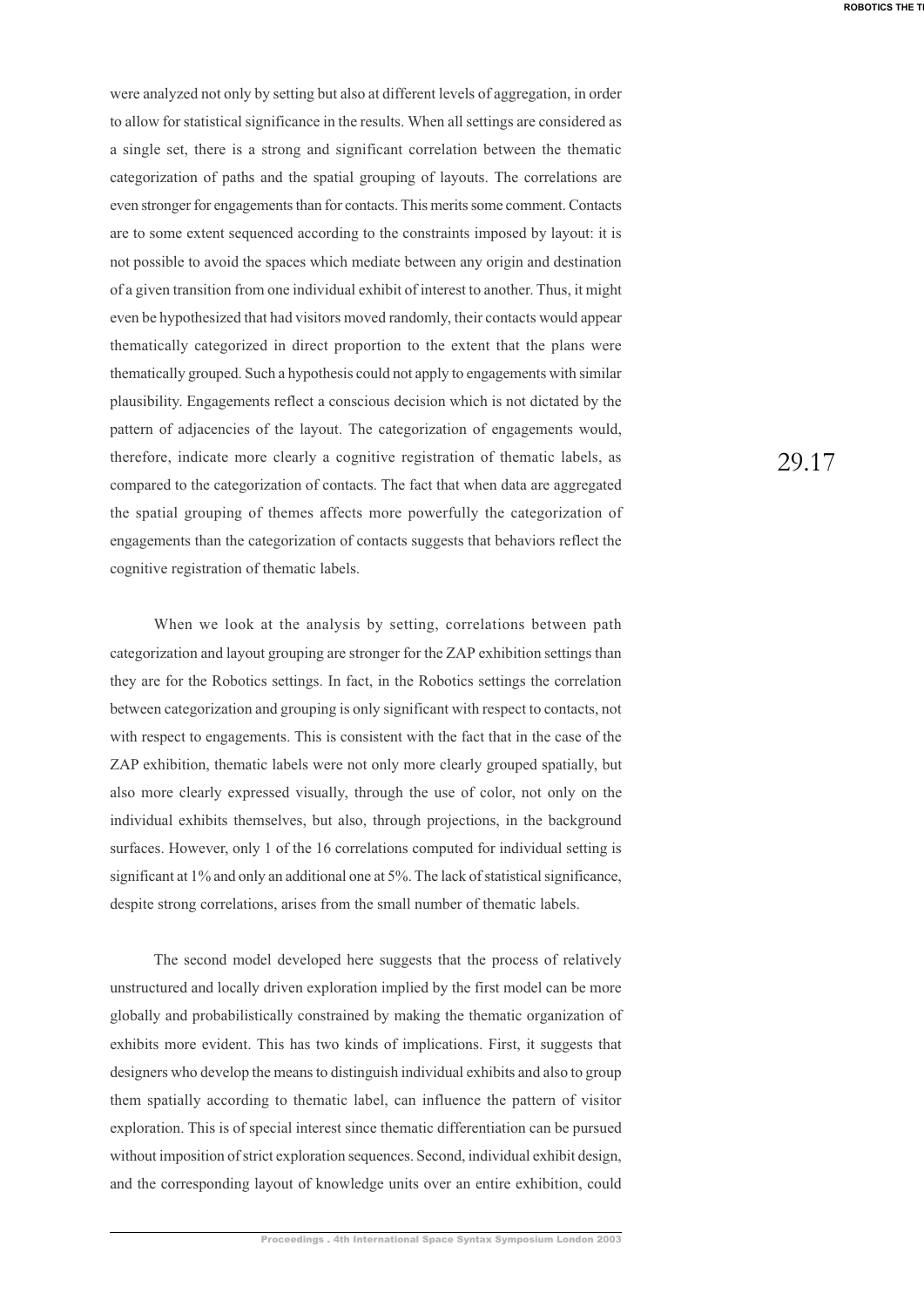proceed on the assumption that search patterns can either be allowed to repeatedly intersect thematic groupings, or be channeled more systematically according to those groupings. By implication, thematically linked individual exhibits could be treated as contributing to a more constrained and structured pattern of accumulation of information.

|                                                      | ZAP     | ZAP                                   |                   |        |
|------------------------------------------------------|---------|---------------------------------------|-------------------|--------|
|                                                      | Surgery | Surgery                               | Robotics Robotics |        |
|                                                      |         | G.t Lakes Carnegie G.t Lakes San Jose |                   |        |
|                                                      | Science | Science                               | Science           | Tech   |
|                                                      | Center  | Center                                | Center            | Museum |
|                                                      |         |                                       |                   |        |
| Contacts: Average Aggregate Categorization Factor    | 0.546   | 0.61                                  | 0.428             | 0.355  |
| Engagements: Average Aggregate Categorization Factor | 0.781   | 0.771                                 | 0.553             | 0.525  |
| Spatial Grouping of Exhibition Theme                 | 60.06%  | 59.70%                                | 37.35%            | 48.06% |
| (Individual exhibit Sensitive Index)                 |         |                                       |                   |        |
| Spatial Grouping of Exhibition Theme                 | 76.7%   | 76.7%                                 | 50%               | .35.5% |
| (Theme Sensitive Index)                              |         |                                       |                   |        |

# 29.18

# **Table 6: Aggregate String Categorization and Spatial Grouping Factors for the four Settings**

|                                     |           | Contacts                                    | Engagements |
|-------------------------------------|-----------|---------------------------------------------|-------------|
| <b>ALLSTRINGS</b>                   | GE        | .551                                        | .605        |
|                                     |           | (.0024)                                     | (.0006)     |
|                                     | GL        | .67                                         | .693        |
|                                     |           | (.0001)                                     | (.0001)     |
| <b>ALL ZAP STRINGS</b>              |           |                                             |             |
|                                     | GE        | .471                                        | .616        |
|                                     |           | (.0892)                                     | (.0190)     |
|                                     | GL        | .638                                        | .713        |
|                                     |           | (.0141)                                     | (.0042)     |
| <b>ALLROBOTICS STRINGS</b>          |           |                                             |             |
|                                     | GE        | .721                                        | .408        |
|                                     |           | (.0036)                                     | (.1480)     |
|                                     | GL        | .582                                        | .391        |
|                                     |           | (.0291)                                     | (.1670)     |
|                                     |           | ZAPGREAT LAKES SCIENCE CENTER STRINGS       |             |
|                                     | GE        | .221                                        | .644        |
|                                     |           | (.6341)                                     | (.1184)     |
|                                     | GL        | .462                                        | .707        |
|                                     |           | (.2964)                                     | (.0758)     |
| ZAP CARNEGIE SCIENCE CENTER STRINGS |           |                                             |             |
|                                     | <b>GE</b> | .715                                        | .586        |
|                                     |           | (.0710)                                     | (.1665)     |
|                                     | GL        | .798                                        | .725        |
|                                     |           | (.0316)                                     | (.0654)     |
|                                     |           | ROBOTICS GREAT LAKES SCIENCE CENTER STRINGS |             |
|                                     | GE        | .691                                        | .338        |
|                                     |           | (.0855)                                     | (.4579)     |
|                                     | GL        | .621                                        | .416        |
|                                     |           | (.1366)                                     | (.3528)     |
| ROBOTICS THE TECH STRINGS           |           |                                             |             |
|                                     | GE        | .887                                        | .515        |
|                                     |           | (.0078)                                     | (.2371)     |
|                                     | GL        | .723                                        | .470        |
|                                     |           | (.0663)                                     | (.2874)     |
|                                     |           |                                             |             |

**Table 7: Correlations between the grouping of themes in the layout and the categorization of path strings representing interfaces and stops (significance shown in parentheses)**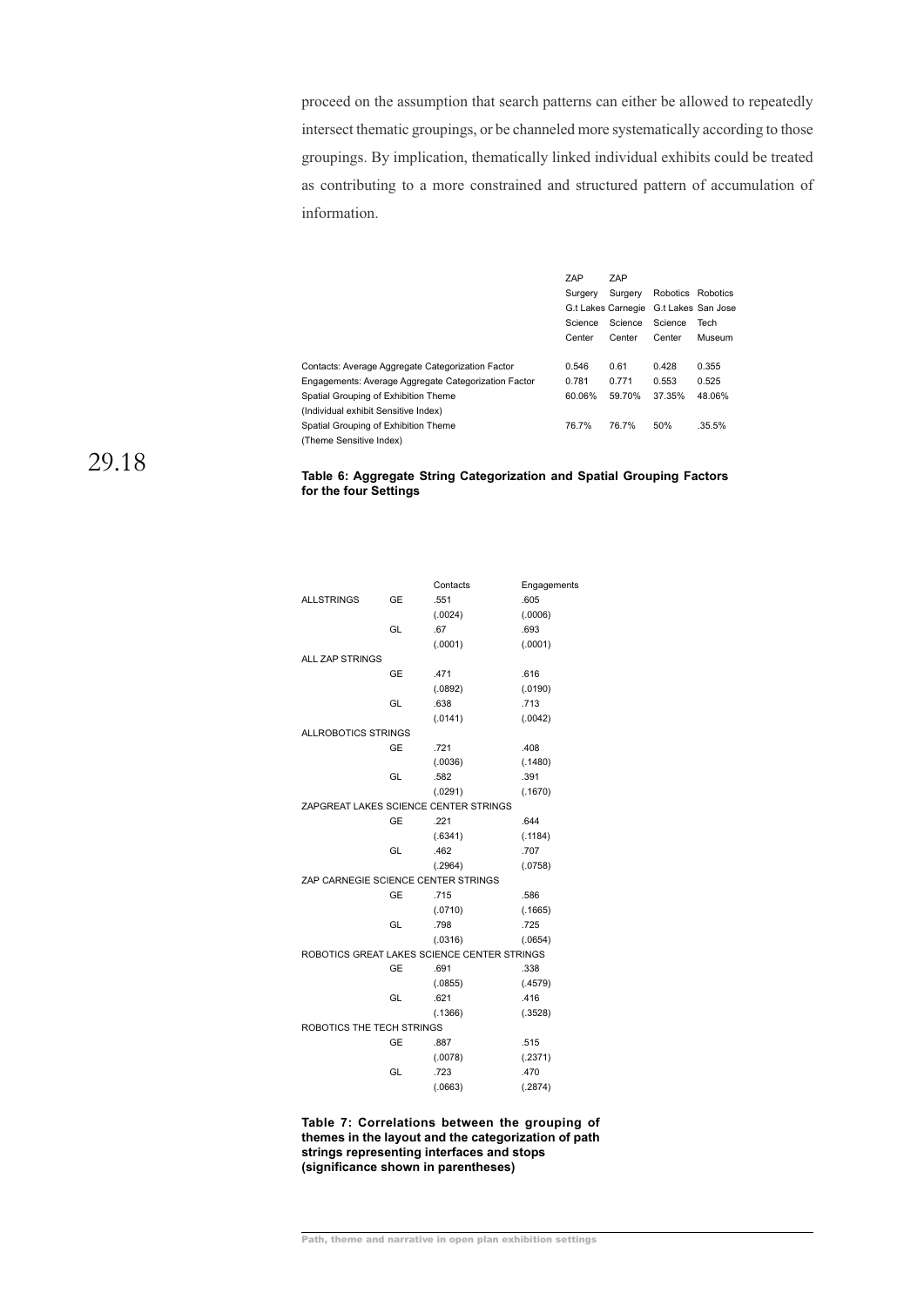# **Discussion**

Two general methodological and one general theoretical argument can arise from the foregoing arguments. The first methodological argument concerns the description of spatial behaviors. Once visitors' paths are transcribed as strings of various characters, whether representing individual exhibits or themes, the development of various techniques for analyzing the structure of strings is critical to our ability to enrich the systematic description of spatial behaviors. One innovation of the research reported here is that strings were analyzed not only so that behavioral scores could be assigned to particular spatial positions (the individual exhibit interfaces), but also so that the spatial structure implicit in the string could itself be treated as descriptive data in its own right. The second methodological argument concerns the description of layouts themselves. On the one hand, this description can be refined through the development of more sensitive analytical techniques, such as the analysis of a plan according to the projection polygons that can be generated from a fine reference grid overlaid upon it. Software such as Omnivista makes such analysis relatively easy and such software is increasingly available. On the other hand, however, techniques must also be developed in order to capture how conceptual structures become embedded in layout design, including conceptual structures that are expressed through visual form. For example, a set of individual exhibits can be grouped not only by virtue of compact adjacency coupled to label homogeneity, but also by virtue of being nested inside a spatial region defined through the visual treatment of the surrounding perimeter, or the elaboration of the ceiling, or indeed lighting, none of which need to literally disrupt movement. Our discussion of the manner in which themes are spatially defined is an elementary step in the direction of developing richer descriptions of exhibition arrangements. There would appear to be much more room for innovation. Future work must not only draw further distinctions between descriptions of the spatial arrangement of individual exhibits which take into account various forms of labeling from descriptions which do not, but also continuously test whether descriptions sensitive to labeling can be linked to functional implications that can be inferred from observable spatial dimensions of behavior.

From a theoretical point of view, it would seem that as we focus on the microlevel of spatial arrangement and behavior in museum environments, the distinction between the positional and the compositional models is fundamental. In a positional model, spatial aspects of behavior are affected by the manner in which boundaries literally obstruct various kinds of connections of accessibility or visibility in order to create structures of spatial connectivity or separation, integration or segregation. In a compositional model it is not so much the pattern of literal obstructions that generates spatial structure, but rather the way in which space is configured to stage